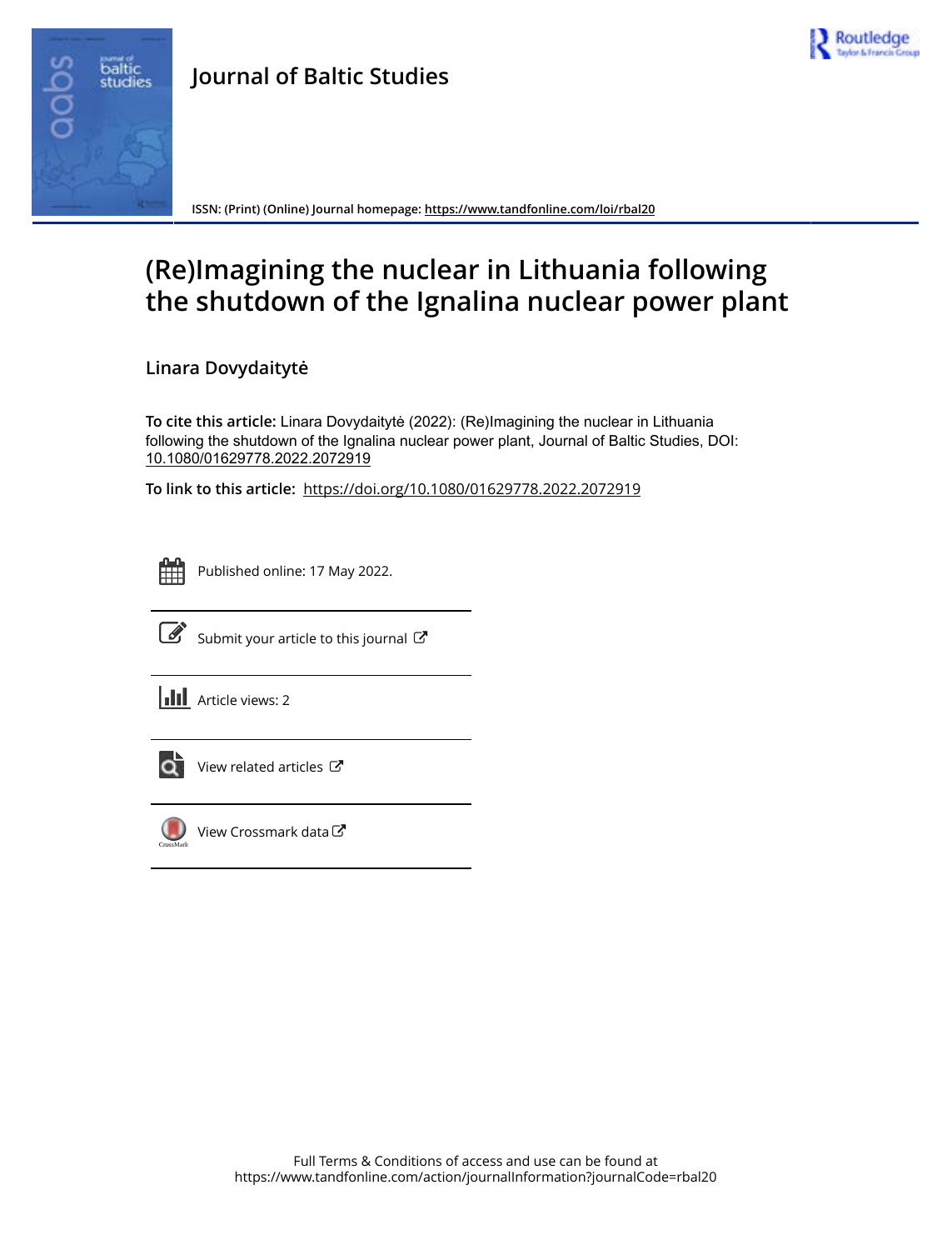

Check for updates

# **(Re)Imagining the nuclear in Lithuania following the shutdown of the Ignalina nuclear power plant**

Linara Dovydaitytė

Department of Art History and Criticism, Faculty of Arts, Vytautas Magnus University, Kaunas, Lithuania

#### **ABSTRACT**

This article examines public representations of the nuclear in Lithuania following the shutdown of the Soviet-designed Ignalina nuclear power plant. The central focus of the article is the analysis of artistic practices that, since the early 2000s, interpret and transform the materiality of the plant from a nuclear object to a cultural phenomenon. The author argues that while the decommissioning process of the only Lithuanian nuclear power plant occupies a rather marginal place in the popular consciousness, art becomes an increasingly important medium for the construction of nuclear imaginaries attracting public attention and raising awareness of nuclear industry issues.

**KEYWORDS** Ignalina nuclear power plant; Visaginas; nuclear imaginaries; nuclear aesthetics; nuclear cultural heritage

# **Introduction**

In the 1980s the Ignalina Nuclear Power Plant (Ignalina NPP), which operated the world's two most powerful RBMK-1500 water-cooled graphite-moderated channeltype power reactors, was activated on the territory of the Lithuanian Soviet Socialist Republic. Following the collapse of the USSR, the Ignalina NPP passed to Lithuanian control and in 1993 entered the international Guinness Book of World Records for generating 88% of the country's electricity. It is unlikely, however, that these exceptional facts about Ignalina were ever widely known to anyone outside the community of nuclear professionals. As long as they continue to successfully generate electricity, nuclear reactors are considered banal and ordinary enough to resemble other industries, so they are usually invisible, and many people are even unaware of their presence. Millions of people around the world only heard about the Ignalina NPP when the already shutdown plant became one of the sites for the filming location of the 2019 HBO TV-series *Chernobyl*. [1](#page-19-0) The Ignalina NPP featured the nuclear plant that suffered a catastrophe in 1986 rendering the civil nuclear industry highly visible and threatening. The award-winning series not only gained widespread critical acclaim and popularity, but also contributed to the perception of the nuclear theme as a hot topic.

**CONTACT** Linara Dovydaitytė **Q** linara.dovydaityte@vdu.lt **D** Department of Art History and Criticism, Faculty of Arts, Vytautas Magnus University, Muitinės str. 7, Kaunas 44280, Lithuania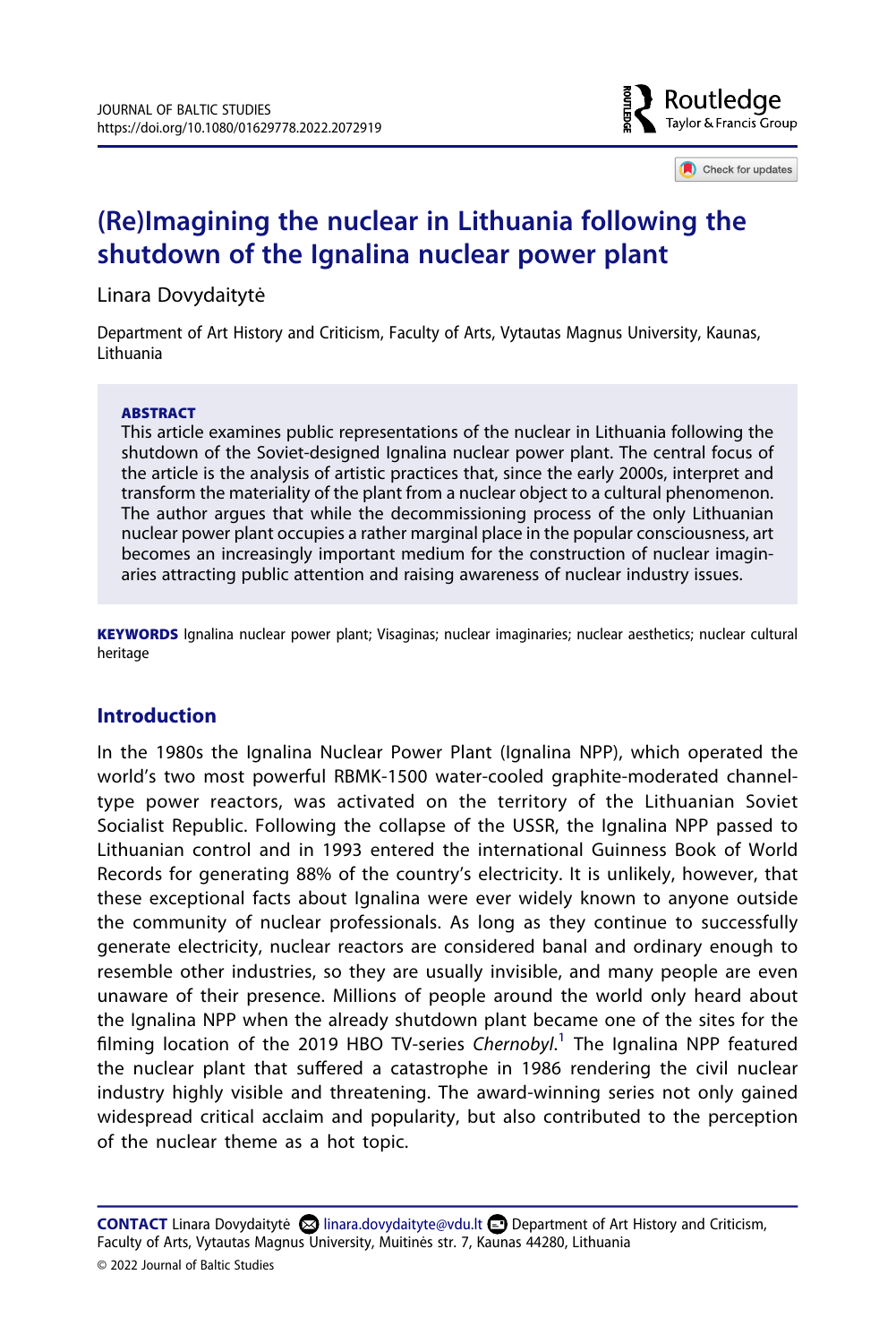Locally, Ignalina, the only nuclear plant in the country, forms an important part of Lithuania's political, social, economic, and cultural history. Built as a colonial Soviet project to provide electricity for the Western part of the Soviet Union, furnished with the same type of reactors as the Chernobyl NPP, taken over by independent Lithuania after 1990 and prematurely closed as a condition of that country's entry to the European Union (EU) in the 2000s, today the Ignalina NPP represents various things, from the nuclear legacy of the modern era to a remnant of the unwanted Soviet past. In addition, the plant represents a precedent for the future through the scientific and technological challenge of dismantling this type of reactor for the first time in history (not including the disastrous Chernobyl reactor). In the social imaginary in Lithuania, however, this power plant is no longer associated with nuclear energy and its possibilities and risks, but with the seemingly banal process of its decommissioning (Mažeikienė, Kasperiūnienė, and Tandzegolskienė [2019](#page-21-0)). Being marginalized, the Ignalina NPP has created another phenomenon by attracting a wide range of artists, cultural activists, and researchers whose creative practice returns the nuclear topic to the public sphere.

<span id="page-2-2"></span>Since the early 2000s, several dozen art projects including texts, photographs, films, video art, installations, mixed-media and participatory art works, creative workshops, and theater performance have been created about the Ignalina NPP and its satellite town of Visaginas (formerly Sniečkus). Despite the process of decommissioning nuclear technologies already being underway in Lithuania (or perhaps because of it), the nuclear imagination – an artistic and cultural phenomenon – continues to spread and gain momentum. It can be argued that the Ignalina NPP is becoming a cultural object and generates new forms of nuclear imaginaries.<sup>2</sup> The purpose of this article is to explore how creatives practices interpret and transform the materiality of the Ignalina NPP from nuclear object to cultural phenomenon. Through the analysis of Ignalinarelated art projects that depict motives such as nuclear site, community, and materiality, I will discuss what kind of imageries, narratives, and sensibilities they produce. How does art contribute to the public representations of the nuclear? Does art raise troubling questions about the nuclear present and future? How do such projects affect our understanding and remembrance of the atomic era as well as our imagination of and activism for its future? The research for this article is based on content analysis, highlighting the dominant themes, symbols, and metaphors in works of art, as well as the ways in which they are expressed. Direct experience of the art works and analysis of their documentation is complemented by secondary sources consisting of interviews with artists (published as well as conducted by the author of this article), press releases, critical reviews, and other types of art coverage in the media.

<span id="page-2-4"></span><span id="page-2-3"></span><span id="page-2-1"></span><span id="page-2-0"></span>This article aims to contribute to the growing research field around nuclear cultural heritage, which considers the legacy of the atomic age to be both technological and industrial as well as a cultural object (Rindzevičiūtė [2019](#page-22-0)). A vast category in the nuclear sphere encompassing military, civilian, and medical uses of nuclear technology is seen as a technopolitical phenomenon that 'emerges from political and cultural configurations of technical and scientific things' (Hecht [2012](#page-21-1), 15). Recent research on nuclear aesthetics in the arts considers creative practices as increasingly important in framing public representations of the nuclear, constructing the memory of nuclear modernity, and speculating about the future in the context of environmental emergencies (O'Brian [2015;](#page-21-2) Carpenter [2016;](#page-21-3) Lütticken [2018–2019;](#page-21-4) Decamous [2011\)](#page-21-5). As we will see below, Ignalina-related art belongs to the global trend of nuclear themed art as well as retaining its own specific features. In this article, however, I am not interested in art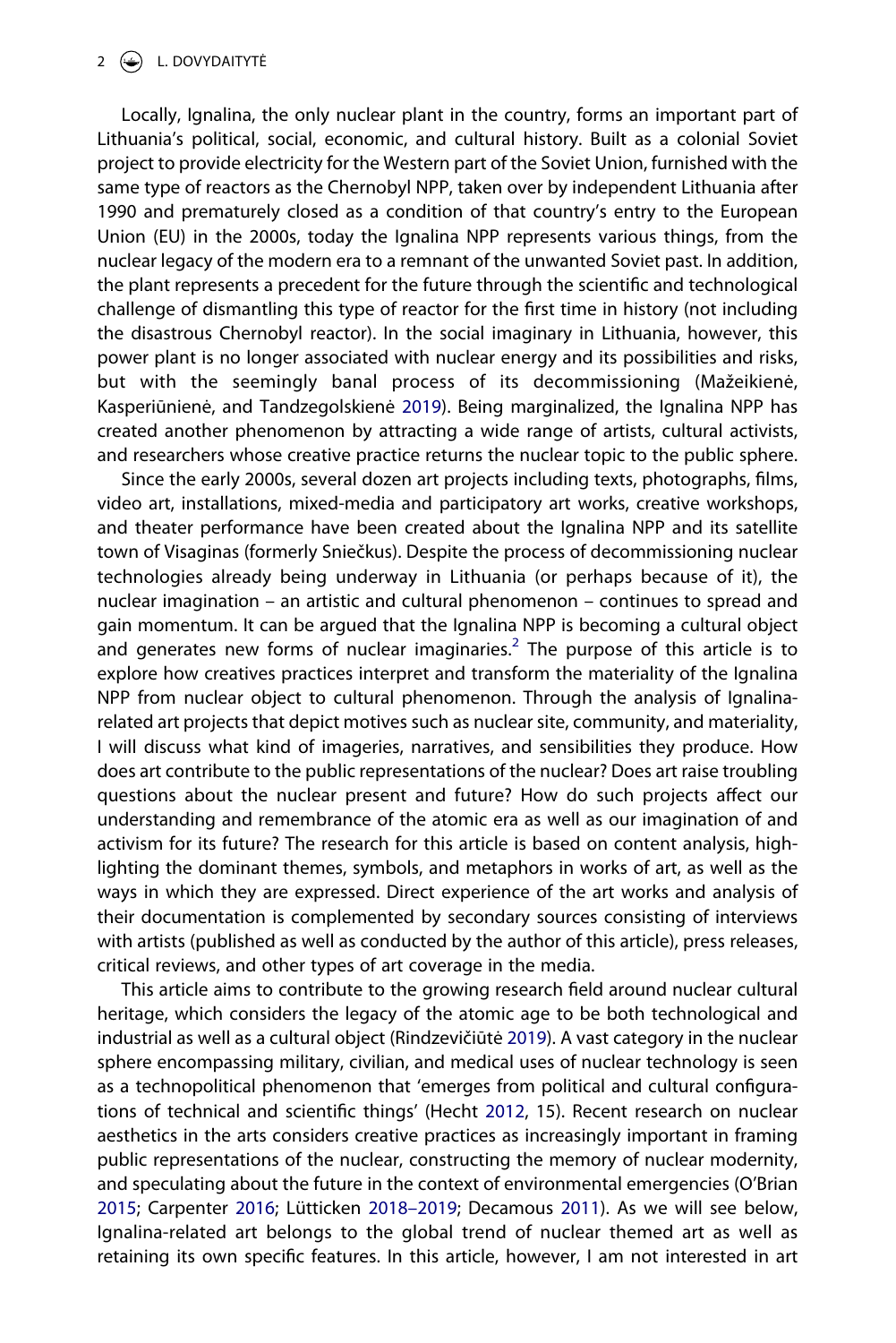critical issues, but in what ways art contributes to the articulation of public imaginaries of the nuclear. To this end I will start the article from a theoretical consideration of how the nuclear is used in recent literature on the cultural and political history of the atom as well as in studies on nuclear themed art, then I will proceed to a brief overview of the public perception of the nuclear industry in Lithuania and an introduction to Ignalinarelated art. In the last two sections I will investigate the themes that dominate in such artistic and creative practices using dichotomies such as exceptional and banal, visible and invisible, that are highly relevant in the culture of nuclear technology and industry.

#### **The nuclear: between exceptional and banal**

By definition, the word 'nuclear' means something related to the nucleus of an atom, the smallest unit of any chemical element. Nuclear fission and radioactivity are used in a wide range of technologies, from medicine and agriculture to electricity and weaponry. The nuclear, however, is not just a physical fact, but a much more complex scientific, technical, political, and cultural category. According to Hecht ([2012](#page-21-1)), the notion of the nuclear changes over time and space and depends on a variety of historical, geographical, political, and institutional parameters. Being discursive in nature, flexible, and changeable, it can mean different, even opposite things in different circumstances. Hecht ([2012](#page-21-1)) describes the two most common imaginaries spawned by the atomic era: nuclear as exceptional and nuclear as banal.

In the first case, nuclear technology is considered unique and inherently distinct from all other scientific inventions, able not only to produce electricity and bombs, but also to project the whole world toward a bright new or apocalyptic future. Imaginaries of nuclear exceptionalism were used in the propaganda of the superpowers during the Cold War, seeking to secure global peace through the atom. In other contexts, political, technological, and cultural practices depict the nuclear industry as banal, losing its special properties, status, and purposes. Banalization of the nuclear, for example, can equate uranium mines with other forms of (asbestos or gold) mining, thus not providing workers with protection from radioactive materials. Hecht ([2012](#page-21-1), 15) argues that it is important to not only recognize and describe nuclear imaginaries, but to also trace the consequences of rendering nuclear things exceptional or banal in real life.

<span id="page-3-1"></span>The dialectics of the exceptional and the banal, not necessarily using the same terms, are often employed in current anthropological, social, and cultural studies of the nuclear industry. The effects of nuclear exceptionalism, for example, are explored by Masco [\(2004\)](#page-21-6) through 'sublime' experiences of nuclear testing, while Brown ([2013\)](#page-21-7) coined the term 'plutopia' for the analysis of unique and exclusive atomic towns created during the Cold War. Other authors show how nuclear banalization through fun and playful display used in cultural practices can serve a variety of purposes, from opposition to industry in anti-nuclear movements (Valentines-Álvarez and Macaya-Andrés [2019\)](#page-22-1), to promotion of nuclear safety through museum exhibitions (Sastre-Juan [2019](#page-22-2); Boyle [2019](#page-21-8)) and efforts to incorporate the nuclear into nation building (Kasperski [2019\)](#page-21-9).

<span id="page-3-4"></span><span id="page-3-3"></span><span id="page-3-2"></span><span id="page-3-0"></span>Taken separately, the exceptional and banal aspects of the nuclear are often examined critically. Nuclear exceptionalism usually leads to an increased emphasis on security in this industry, thus protecting it from critical appraisal and public participation in the discussion on nuclear matters. Nuclear banalization causes the rendering of nuclear threats into something familiar and ordinary, thus reducing public attention and awareness toward this technology (Sastre-Juan and Valentines- Álvarez [2019\)](#page-22-3). Most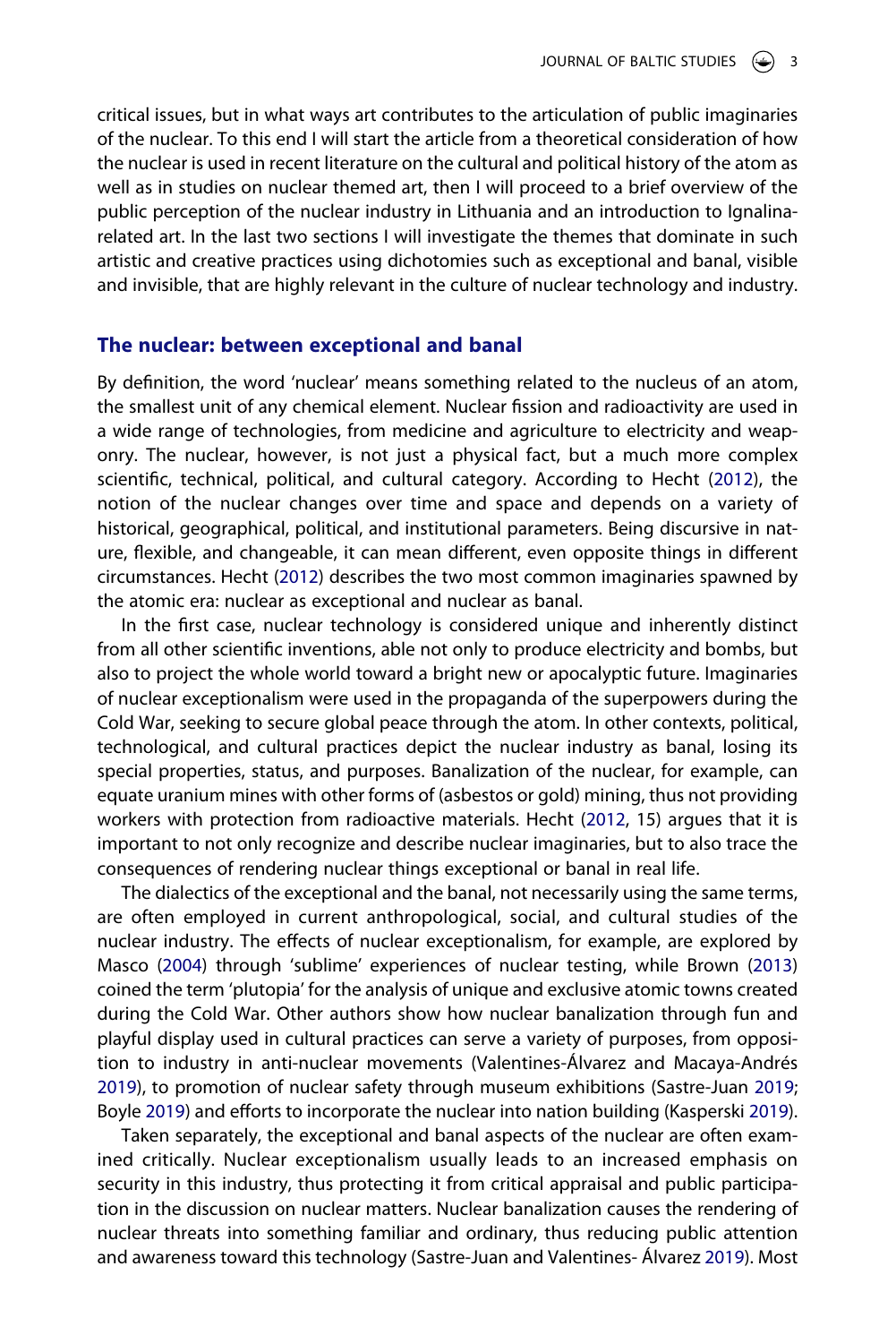of the authors mentioned above point out that nuclear exceptionalism and banality are often two different sides of the same coin and emphasize the constant oscillation between those two poles in the discourse surrounding nuclear technology and industry. If the aforementioned studies examine various scientific, social, and cultural practices as a means of making the nuclear exceptional or banal, my article aims to demonstrate how art explores and reveals the tension between the exceptionalism and the banality of the nuclear.

#### **Nuclear aesthetics: enthusiasm, critique, and beyond**

Art of the atomic era is often characterized by a dual response to nuclear technology, ranging between enthusiasm and critique. Nuclear themed art, or what was recently called 'nuclear aesthetics' in the arts, originated and evolved with the development of military and civilian nuclear industries.<sup>3</sup> Although the nuclear industry often forbids visual recording of its operations for the sake of security, from the outset, visual culture and arts have been interrelated with the development of the nuclear (Carpenter [2016](#page-21-3); O'Brian [2015\)](#page-21-2). The discoveries of nuclear physics since the early twentieth century have influenced the thinking and worldview of artists sometimes even leading to aesthetic revolutions (Lütticken [2018–2019](#page-21-4)). The discovery of radiation, for example, revised the perception of reality and called into question the whole human sensory system as a tool for knowing the world. This prompted the pre-war avant-garde to look for ways to make the invisible visible, gave surrealists the impetus to develop visions of a 'new world,' or as in the early 1950s, inspired a movement of Italian artists called *Arte Nucleare.*

<span id="page-4-1"></span>Still, much of the art on the topic was rather critical toward the nuclear industry. As Spencer R. Weart ([2012](#page-22-4)) argues that art, along with TV shows, popular movies, novels, music, and other cultural production, has largely expressed a sense of nuclear anxiety caused by the bombings of Japanese cities in 1945, the constant threat of global nuclear war, and the effects of nuclear testing and radiation leaks from nuclear power plants on the environment. In the field of visual arts, mushroom cloud shapes and explosions in famous pop art works spread the sense of nuclear fear, and disintegration was indirectly expressed in the paintings of abstract expressionists (Decamous [2011\)](#page-21-5). Artists who joined the Campaign for Nuclear Disarmament in Great Britain in the late 1950s or belonged to the PAND (Performers and Artists for Nuclear Disarmament) movement in America in the 1980s directly protested against nuclear proliferation with their work and sought to raise public awareness of the threat of nuclear weapons. It can be argued that in the period of the first atomic era, the fascination with, and the fear of nuclear technology coexisted in the arts (Jolivette [2012](#page-21-10)).

<span id="page-4-0"></span>Works of contemporary art created in the context of the so-called second atomic era often go beyond the binaries of the Cold War era, that is, beyond pure enthusiasm or negative critique of nuclear technology. Artists are less interested in the problems of visual perception and representation in a world transformed by nuclear science and industry (Decamous [2011](#page-21-5); Lütticken [2018–2019](#page-21-4); Carpenter [2016\)](#page-21-3). Nuclear themed art focuses instead not on the invisible atom, but on the invisible effects of the nuclear industry on human lives and the local and planetary environment. Carpenter [\(2016\)](#page-21-3) describes this turn as a transition from 'nuclear sublime' to 'nuclear uncanny,' which, according to Masco, means living with 'material effects, psychic tension and sensory confusion produced by nuclear weapons and radioactive materials' (9). In addition to addressing the legacies and impact on modern life and culture of various nuclear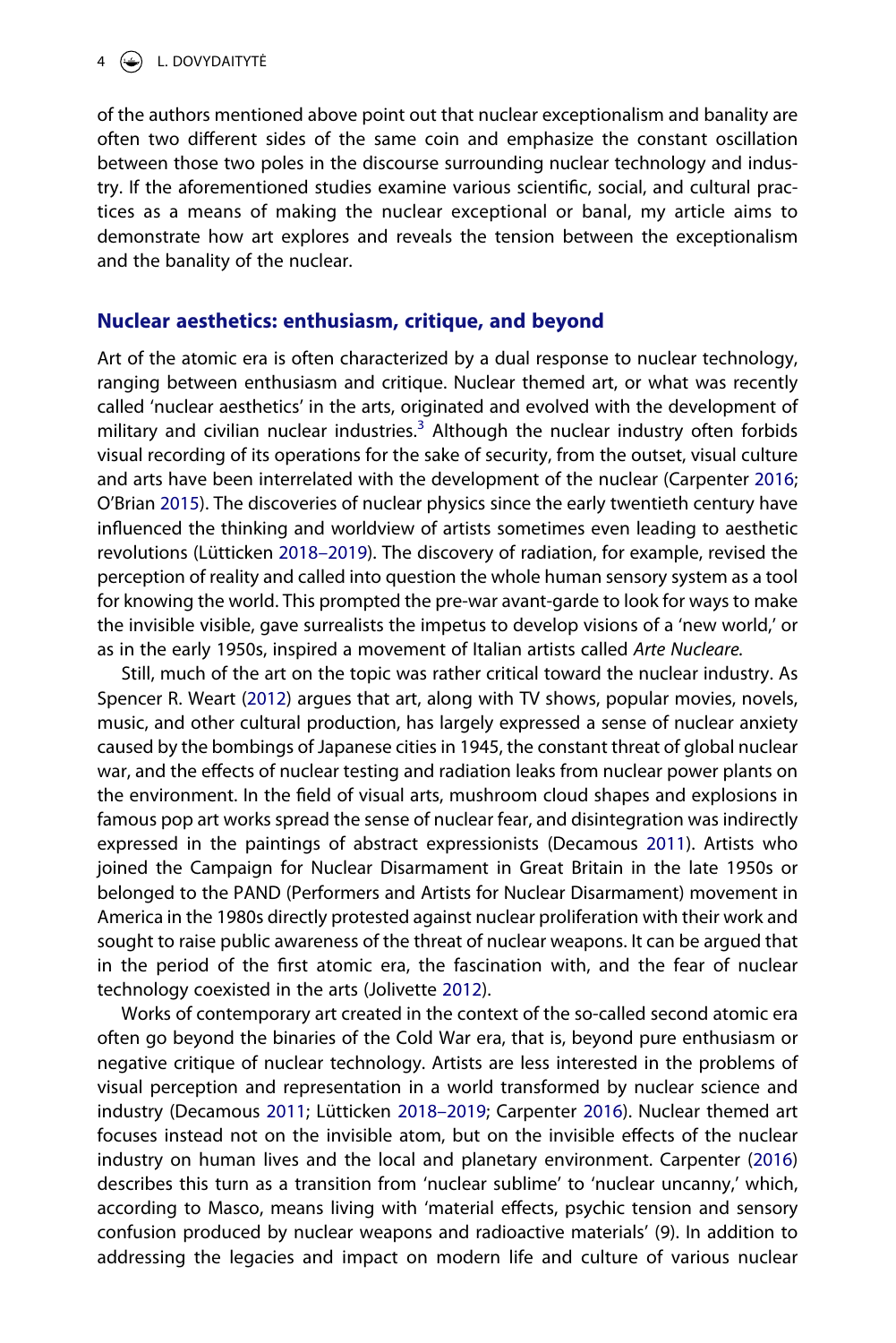events, from testing and bombing to disasters at nuclear power plants, artists are also exploring new topics such as nuclear geographies and nuclear futures. The first is based on an important aspect of the nuclear industry, namely that the production of nuclear energy and weapons is a complex and multifaceted process, from the extraction of raw materials to the management of waste. No less important are the artists' efforts to imagine the future of the nuclear industry, which is characterized by the retention of enduring radioactive waste, the management of which poses an unprecedented scientific and social challenge. The phasing out of first-generation nuclear power plants has raised the question of where and how to bury this radioactive waste, while artists are interested in the challenges of communicating such dangerous repositories to unimaginable future (human?) generations.

If the critical art of the Cold War period produced imagery of the nuclear as 'a condensed symbol for the worst of modernity' (Weart [2012](#page-22-4), 287), contemporary art has a more complex relationship with the part nuclear plays in modernity. Current artistic practices rethink nuclearity as a contested heritage of modernity by raising the visibility of technological errors, revealing the broader socio-political context in which nuclear science and industry operate, questioning the modern concept of scientific progress in general (Decamous [2011](#page-21-5); Carpenter [2016](#page-21-3)) or showing the reciprocal relationship between both the benefits and damage inherent in nuclear technologies (O'Brian [2015\)](#page-21-2). In this way, art reveals nuclear modernity both as a project of scientific progress and a project of colonial exploitation (of lands, people, environment), with long-term consequences for both the present life and the distant future. It is the ambiguity and ambivalence of the nuclear as well as the interplay between visible and invisible that is also relevant when it comes to such art in Lithuania.

#### **A (post) nuclear country**

The Ignalina NPP has been closely connected with the history of Lithuania and its transition from Soviet to Post-Soviet. Some key information is worth mentioning at the beginning. Two RBMK-type reactors of the plant were put into operation in 1983 and 1987, while the construction of two additional reactors were canceled after the 1986 accident at the Chernobyl NPP in the Ukrainian SSR. As one of the conditions for Lithuania's accession to the EU, the reactors were prematurely shut down in 2004 and 2009 respectively. The complete dismantling of the plant to achieve the 'brown-field' end-stage is planned for 2038.

Initially, the construction and management of the plant was clearly a colonial project carried out by the central institutions of the Soviet government. In the 1980s Lithuanian scientists opposed the construction of such a plant on the territory of Lithuania, citing the lack of geological research and inappropriate waste storage conditions. The anti-nuclear claims were crucially important for the national revival movement *Sąjūdis*, which organized the 1988 rally 'The Ring of Life' around Ignalina, attracting around 100,000 participants demanding the suspension of the construction of the third reactor. Baločkaitė and Rinkevičius [\(2008\)](#page-21-11) argue that like Chernobyl, the Ignalina NPP also played an important role in expressing social dissatisfaction and questioning Soviet rule, and the nuclear industry became one of the causes of the collapse of the Soviet regime.

<span id="page-5-1"></span><span id="page-5-0"></span>After Lithuania took over control of the Ignalina NPP in 1991, nuclear energy exerted a symbolic significance in the life of the new state. In the 1990s, the plant was the main electricity supplier in the country, while in society 'anti-nuclear activism was replaced by nuclear attitudes' (Stsiapanau [2018](#page-22-5), 8). The numerous public opinion surveys on nuclear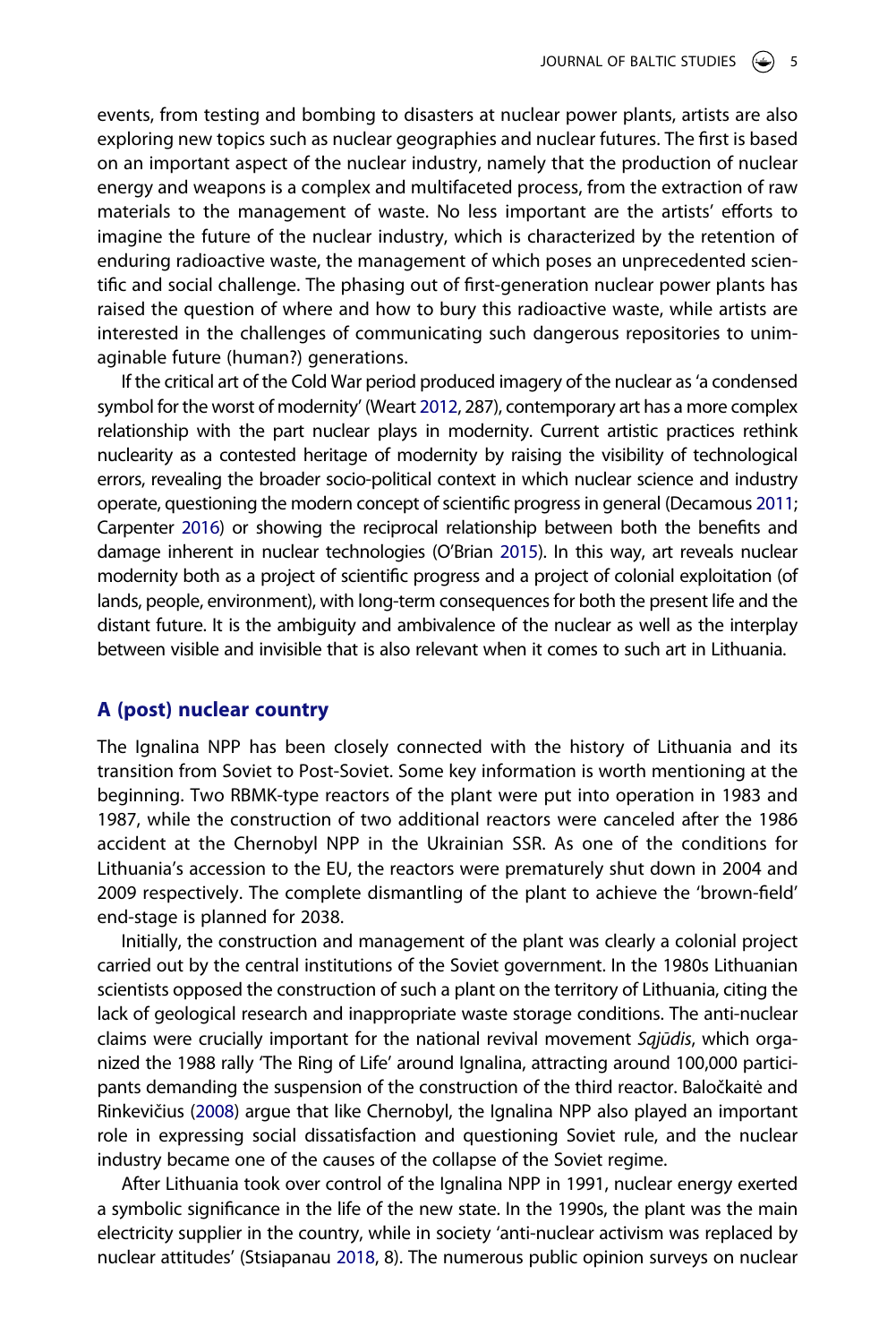<span id="page-6-3"></span>energy, carried out in the 1990s and 2000s, indicated that Lithuanian society experienced nuclear fears associated with the 'cultural trauma' of the Chernobyl disaster, but a more important factor influencing attitudes was the rather banal economic benefits of the nuclear industry (Gaidys and Rinkevičius [2008](#page-21-12)). The decision to close the Ignalina NPP was strongly related to a new stage in the development of Lithuania – accession to the EU. The end of the 2000s was marked by a public debate on the construction of a new nuclear power plant, but a referendum in 2012, which produced negative results, seemed to suspend Lithuania's future prospects as a country producing nuclear energy.<sup>4</sup>

<span id="page-6-0"></span>Although an important part of modern Lithuanian history, nuclear energy is neither considered a valuable heritage nor a relevant topic in the public sphere. Research on 'memory work' conducted during the closure of the plant and immediately afterward has revealed that the public discourse tends to forget rather than remember the nuclear past (Baločkaitė [2012;](#page-21-13) Storm [2014\)](#page-22-6). Ignalina-related practices of forgetting reflect the general approach to the history of modern industrialization in Lithuania. After 1990, in the popular imagination, industrialization was long associated with an 'alien' Soviet legacy that seemed the opposite of a preindustrial, rural country, and signified Russian labor, poor quality, and environmental pollution (Drėmaitė [2012](#page-21-14), 72). In some areas of memory practices, such as history textbooks, it is nuclear energy that is portrayed as a symbol of alien, colonial industrialization (Dovydaitytė [2021\)](#page-21-15).

<span id="page-6-4"></span><span id="page-6-2"></span><span id="page-6-1"></span>Over the last decade, sociological research on the public perception of nuclear energy has presented a rather pronounced indifference to nuclear energy, its past, and future (Genys and Krikštolaitis [2017\)](#page-21-16). A study of the most popular media news portals in Lithuania for the period 2017–2018 revealed that the decommissioning of the Ignalina NPP is an important topic, but it is covered through banal economic and administrative rather than socio-technological and environmental aspects. The media is dominated by the topics of funding, management, and public procurement, while technological and environmental challenges related to both the dismantling of the power plant and radioactive waste management remain uncovered (Mažeikienė, Kasperiūnienė, and Tandzegolskienė [2019\)](#page-21-0).

<span id="page-6-5"></span>Contrary to the banalization of its own nuclear industry, the issue of an exceptional nuclear threat related to the emergence of a new nuclear power plant in neighboring Belarus has, in recent years, been strongly reflected in Lithuanian politics and the public sphere. Since 2016, the Belarusian nuclear power plant in Ostrovets, located just 50 kilometers from the Lithuanian capital Vilnius, has been considered a direct threat to Lithuania's national security, human health, and the environment. The Lithuanian government has been actively seeking means to prevent the construction of the power plant and is currently pursuing a cessation in production. In recent years, news portals have been flashing reports of threats posed by an allegedly unsafe power plant. Thus, it can be stated that today in Lithuanian public discourse the nuclear topic is used to fight an external enemy (Kinsella [2005](#page-21-17)) rather than to reconsider its own nuclear past and present (that is, the experimental dismantling of the Ignalina NPP and the challenges of managing radioactive waste). In contrast, various artistic projects about the Ignalina NPP, which emerged after the shutdown of the first reactor, have brought the nuclear back to the Lithuanian public as an issue.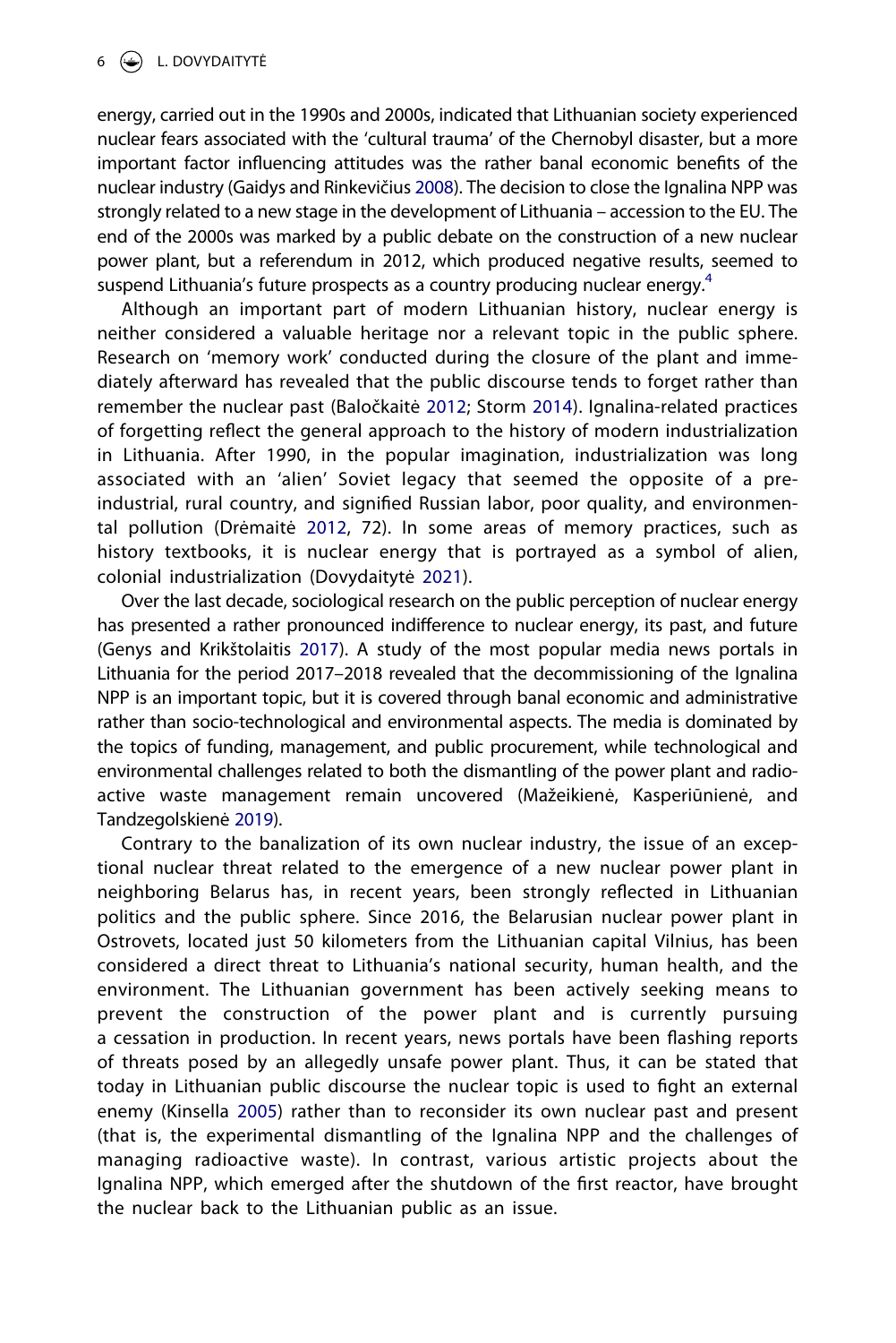#### **Art in the (post) nuclear site**

The Ignalina NPP was part of a common Soviet techno-political system, which 'was built as a monumental iconography of the victory of science and technology over the power of nature' (Stsiapanau [2018,](#page-22-5) 4). As a symbol of scientific and technological progress that could lead Soviet society to communism, nuclear energy had certain representations in socialist culture and art. A portrayal of the Ignalina NPP can be found in paintings of that period or in documentary photographs by Vasily Chupachenko, which provided romanticized industrial images celebrating working people and emphasizing the greatness of technology.<sup>[5](#page-19-4)</sup> Various art works have used the symbol of the atom pointing to a bright future, for example, the atom represents the sun in the sky in *ex-libris* created by the artist Petras Rauduvė (1982) and it was also common in public art in the atomic town. $<sup>6</sup>$  The main public art installation in</sup> Visaginas is a 154 m2 mosaic entitled *Man and the Elements* by the Russian artist from St. Petersburg, Viktor Tatarenko, is on the wall of a residential house. Commissioned by the Ignalina NPP in 1987 and completed in 1990, the mosaic portrays the mythological figure of Icarus carrying four elements: water, earth, fire, and air. Despite being commissioned by Soviet industry, the artwork also points to the Chernobyl disaster through the symbol of a broken atom, thus revealing both the celebratory and threatening aspects of nuclear science. $7$ 

During the period of political change, art seems to have played an important role in the popular consciousness in re-conceptualizing the Ignalina nuclear site from Soviet colonial to Western-oriented national imaginaries. The atomic town Sniečkus, built together with the power plant, where mostly Russian-speaking immigrants to Lithuania settled in the late 1970s and 1980s, was a relatively closed, isolated settlement in the context of the Lithuanian SSR. $8$  At the beginning of 1991, when the Ignalina NPP was still under Soviet jurisdiction, the Lithuanian country-style musician Virgis Stakėnas chose this city as a 'place in nowhere' in search of a site for a new music festival. As the locally-based producer of the festival remembers, 'Sniečkus was chosen because it was so closed, mystical, hidden from everyone. The country music festival was supposed to uncover the veil of this city and invite people to listen to good music' (interview with Čekienė [2018\)](#page-21-18). In August of the same year, during the attempted coup in Moscow, the first international country music festival *Visagino Country*, primarily sponsored by the Ignalina NPP, took place in Sniečkus. This festival, annually attracting about 20,000 visitors, has made the city a well-known center of country music and cowboy culture in Lithuania. It can be said that the music festival turned the Soviet atomic town into a place of American culture, symbolizing the democratic West.<sup>9</sup> Such an image of the city was quite widespread in the popular imagination in the 1990s.

<span id="page-7-0"></span>Artists' interest in the Ignalina NPP emerged in the 2000s, when the shutdown of the power plant caused unemployment and emigration, and began to dramatically change the social and cultural life of the region. Creative projects have intensified again over the last five years, this time probably not due to the decommissioning processes, but rather a general increased focus on the modernization processes of the late Soviet era on the one hand and the globally popular themes related to the concept of the Anthropocene epoch on the other. Since the early 2000s, there have been several dozen Ignalina-related professional art projects produced, which have been widely distributed both nationally and internationally.<sup>[10](#page-19-9)</sup>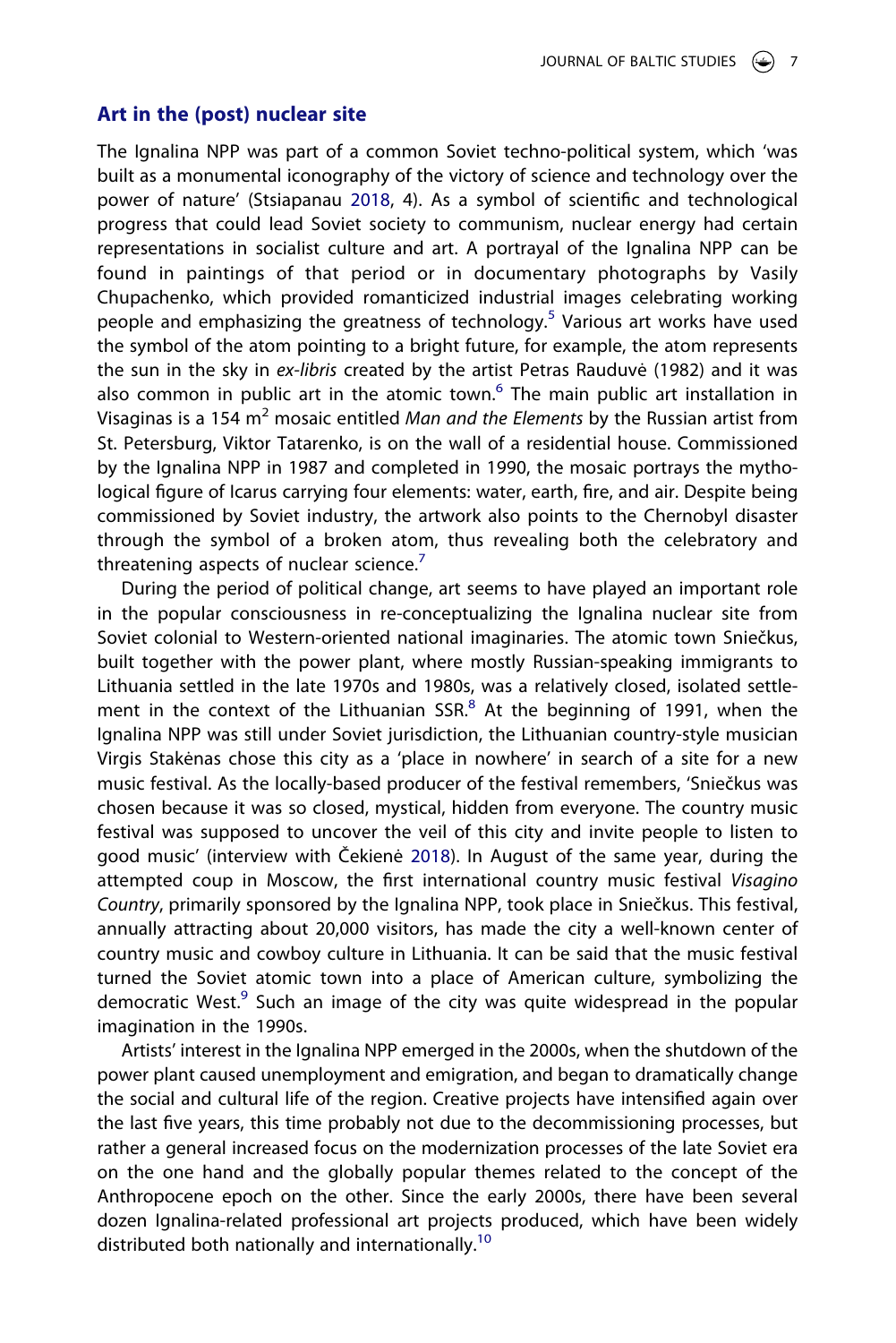From the very beginning, the Ignalina NPP and its satellite town attracted artists from both Lithuania and abroad. A review of artistic and creative projects created over the last two decades reveals a strong international dimension: often these were the results of collaborations between Lithuanian and foreign artists (as in the case of the Lithuanian-Norwegian couple Ignas Krunglevičius and Siri Harr Steinvik, or the production of the theater performance *The Green Meadow* directed by Lithuanian Jonas Tertelis and German Kristina Werner) or the art projects created by artists of Lithuanian origin who were studying abroad and/or working on the international scene (as in the case of Olga Černovaitė, Neringa Rekašiūtė, Augustas Serapinas, and Emilija Škarnulytė). It can be argued that most of the highly visible artistic representations about Ignalina have been created by artists (and researchers) from outside. Apart from this, there are several remarkable artistic and creative projects produced in collaboration with local residents and Ignalina NPP staff (such as the aforementioned *The Green Meadow* and the creative workshops *Mapping Visaginas* organized by the European Humanities University). Texts, photographs, films, video art, installations, mixed-media and participatory art projects, creative workshops, and theater performance, created by Lithuanian and foreign artists (and sometimes researchers), examine various scientific, cultural, social, and political aspects of nuclear energy and reveal different angles of the nuclear through the lens of the Ignalina case.<sup>[11](#page-20-0)</sup>

All these different art projects are characterized by a specific tension between fact and fiction, real and imaginary. None of these art works are complete fiction or a mere work of imagination (as might happen, for example, in a novel or feature film). In all of them, the principle of documentary is particularly important: artists film and photograph the authentic environment of the Ignalina NPP and Visaginas, observe and record un-staged situations, and talk to real people. Artists often use anthropological and sociological methods: they carry out field research, collect archival material, hold interviews, gather data, and interpret it. Meanwhile, academic researchers use artistic methods (for example, urban researchers from the European Humanities University in the aforementioned series of creative workshops *Mapping Visaginas*). Unlike science, however, the images produced by these art projects are not considered accurate, reliable documentations of reality, and their goal is not an objective depiction of reality. Artists often experiment with the data and testimonies gathered in their works, giving them an artistic form combining observation and editing, and blurring the line between fact and fiction.

<span id="page-8-1"></span><span id="page-8-0"></span>The tension between fact and fiction can be illustrated by the example of the theater performance *The Green Meadow* (directed by Jonas Tertelis and Kristina Werner, see [Figure 1\)](#page-9-0). Produced by the Lithuanian National Drama Theater, successfully performed about 40 times between 2017 and 2019 in various Lithuanian cities, receiving critical acclaim, and nominated for the national theater awards, this performance presented the nuclear theme to a wide and diverse audience. Following the principles of documentary theater, *The Green Meadow* was performed not by professional actors, but by ten former and current Ignalina NPP employees and local residents. Real people on stage share stories of their life, work, dreams, and fears while facing the closure of the plant and on-going changes in the atomic town. Some critics appreciated the performance as an affective 'social act,' where the audience meet with real people and directly experience their emotions (Balevičiūtė [2017\)](#page-21-19). Others criticized it for the non-reflective 'performance of authenticity' on stage, arguing that the production did not reveal, but rather invented the past through nostalgic and, therefore, false memories (Staniškytė [2019\)](#page-22-7). Obviously, the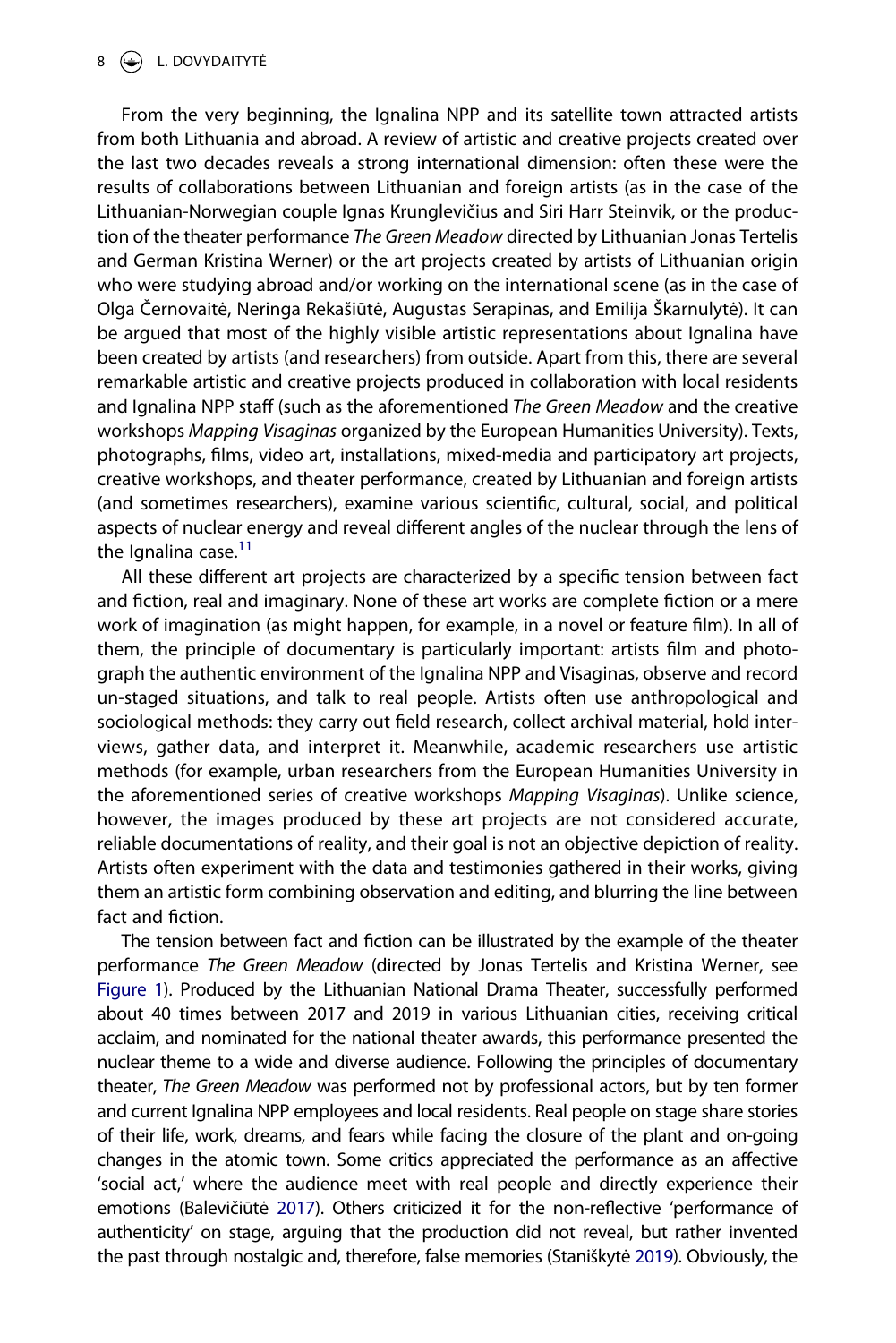<span id="page-9-0"></span>

**Figure 1.** A scene from the theater performance The Green Meadow (2017). Photo by Dmitrij Matvejev.

nature of the performance is dual. The emotional impact of *The Green Meadow* was determined not only by the stories of real people, but also by the artistic decisions, such as script sequence, selection of metaphors, and scenography with chopped Soviet-style furniture. Moreover, the directors of the performance failed to involve representatives of the first generation – power plant builders and city developers – in the creation of the performance, so the stories are told by their children who already have a certain distance and a different attitude toward the closure of the plant.<sup>12</sup> It can be said that the performance did not reveal the existing social drama of the atomic town, but rather concealed it. Therefore, *The Green Meadow* is neither a reliable illustration of reality nor fiction, but rather the result of documenting, which in itself intervenes in, alters, and stages reality, in which other nuclear concerns arise, as we shall see below. I will return to this performance in the following sections of the article, examining the two dominant themes in Ignalina-related art, namely the socio-cultural side of the nuclear industry and nuclear materialities.

#### **The atomic town and the nuclear community**

One of the themes that dominates in the Ignalina related art is the fate of the atomic town and the nuclear community after the shutdown of the power plant. People who worked in the nuclear industry were part of an exceptional strategic sector and enjoyed a privileged status since the Cold War. Public discourse, however, then and now, rarely focuses on the seemingly banal social, cultural, and urban aspects surrounding this industry, concentrating instead on the political and technological sides of the nuclear. In the case of Ignalina, artists, by contrast, blend the exceptional and banal, making visible invisible everyday lives, experiences, memories, and concerns of Visaginas inhabitants and Ignalina NPP's workers.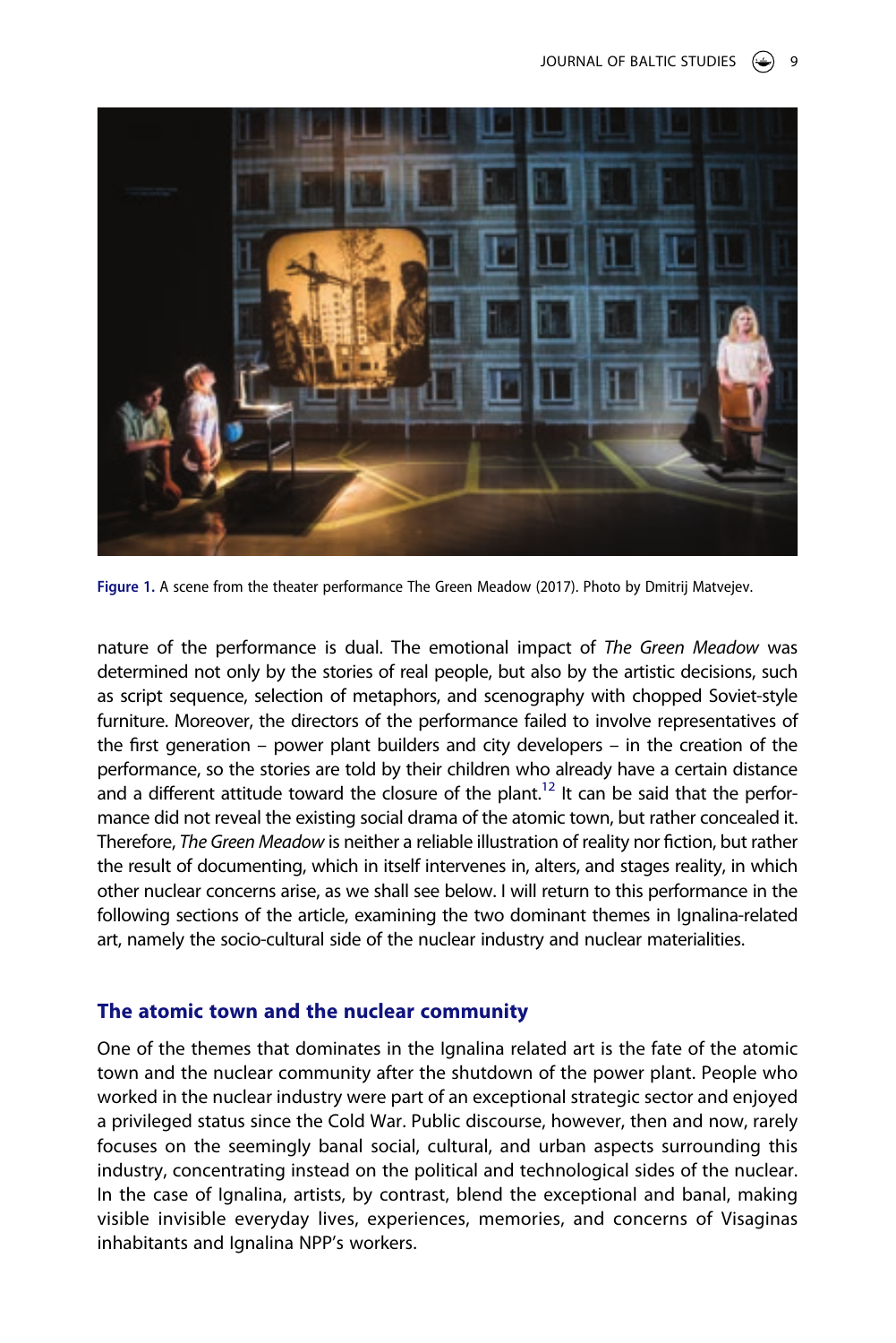<span id="page-10-2"></span>Since the early 2000s, many artists have been attracted to Visaginas, once founded as a mono-industrial, nuclear-serviced town whose residents' life have been changed by the closure of the nuclear enterprise. The atomic towns established during the Cold War enjoyed a special position as they were provided with better infrastructure, social services, exclusive goods, and higher wages in exchange for work in this strategic state industry (Brown [2013\)](#page-21-7). Like other mono-industrial cities after the decline of the industry, however, Visaginas lost not only a source of income and its privileged status, but also its ideological foundation (Storm and Kasperski [2017](#page-22-8)). In her research around the Ignalina NPP community, Kristina Šliavaitė [\(2010\)](#page-22-9) argues that it faced not only social insecurity and unemployment, but also a lack of meaning in life, as at least part of the community supported their worldview with modern ideas such as scientific progress and continuous growth.<sup>13</sup> Therefore, the biggest crisis for the former nuclear community, which is also addressed in many art works, is having to destroy what was built by their own hands.<sup>[14](#page-20-3)</sup>

<span id="page-10-1"></span>Works of art often portray an atomic town as an empty place where life came to an end. Kristina Inčiūraitė's short video work *Leisure* (2003) begins with the image of red flowers blooming in the town square, which is quickly replaced by a long and static episode depicting an empty stage in the Visaginas Culture House. Throughout the film, the viewer is shown an empty stage – an image of suspended action, a broken history, and an uncertain future. The impression of abandonment of the site is enhanced by the soundtrack – an ironically sounding Soviet-era Russian song 'We wish you happiness, happiness in this big, big world,' rehearsed by a local youth choir. Images of empty streets, squares, and the courtyards of Visaginas also dominate in the video work of Ignas Krunglevičius and Siri Harr Steinvik's *Ignalina mon amour* (2007). The interviewed architects talk about the specific urban structure of an atomic town and compare socialist and capitalist architecture, thus making the city static, as if a monument to the past. Images of abandoned, dilapidated or simply empty places in the city (even colorful children's playgrounds are empty) are captured by British artists Laurie Griffiths and Jonty Tacon in a series of photographs entitled *Babochka* (2015) (see [Figure 2](#page-11-0)).[15](#page-20-4) The high quality of the photographs, the bright colors, and the central composition give the images a monumentality characteristic of a curious and exoticizing perception of the Soviet past.

<span id="page-10-0"></span>Alongside the images of an empty stage and playground, the figure of a butterfly is also employed in a variety of art works. The butterfly is an urban metaphor for Visaginas, because, according to architectural historian Marija Drėmaitė, the atomic town, built from scratch, was planned in the shape of a butterfly, with a central axis and four wings (Cinis, Drėmaitė, and Kalm [2008](#page-21-20)). Only two lower butterfly wings were developed and a third was begun, while the fourth wing remained unrealized when it was decided not to build the third and fourth reactors after the Chernobyl disaster. In the aforementioned series of photographs called *Babochka*, which in Russian means 'butterfly,' the city is not captured from a bird's eye view to enable us to see the city layout, but the majestic images of the empty city and frozen nature speak of the interrupted and unfinished nature of this nuclear site. Olga Černovaitė's documentary *Butterfly City*  (2017), which examines the identity of the current inhabitants, also indirectly refers to the 'split' as a founding myth of the atomic town's present. The Russian-speaking residents of Visaginas, who are interviewed in the film, think a lot about their identity, some emphasizing Soviet nostalgia and pro-Russian sentiments, others – the liberal,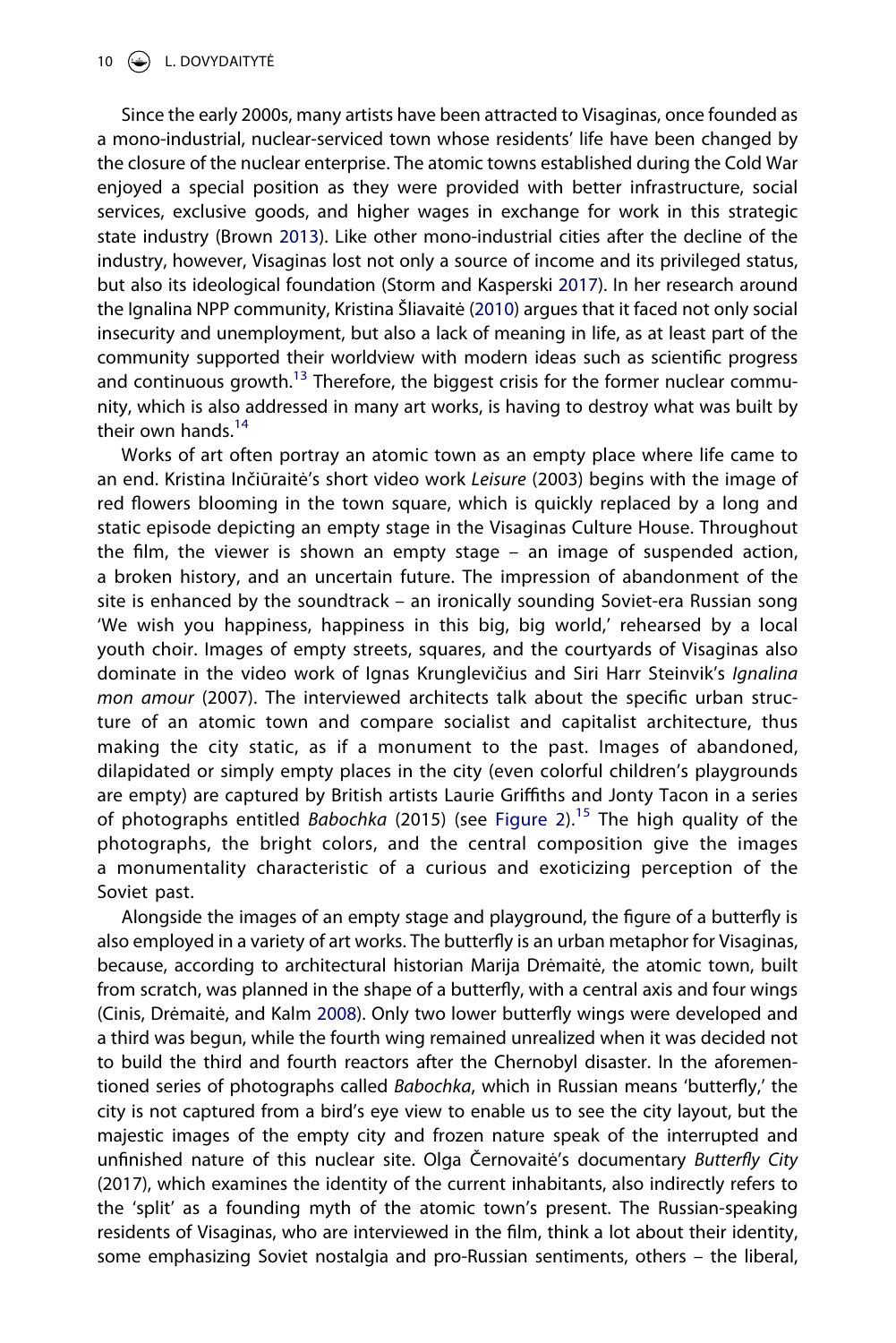<span id="page-11-0"></span>

**Figure 2.** Laurie Griffiths and Jonty Tacon, photograph from the series Babochka (2015).

European future. The strength of the film is that the artist, a Russian-speaking Lithuanian herself, takes no sides and leaves it unclear how these conflicting identities co-exist and shape the city's present.

Using the butterfly metaphor, the problematic identity of the atomic town is also emphasized by the social scientist Rasa Baločkaitė in her essay *Visaginas, a Quotation of Modernity*, which accompanies Gintaras Česonis' photographs in the book *Keys to the Cities of Lithuania* (2010). The black-and-white photographs capture the courtyard of an apartment building with a children's playground, the road to the power plant, a huge empty city square, a bridge to the lake with a rare passerby turned away from us. The accompanying text summarizes:

Viewed from above [. . .] Visaginas repeats the shape with the look of a butterfly spreading its wings. [...] Visaginas is a quotation of Soviet modernism. It is strange and foreign; however, it is written into the text of Lithuania and cannot be erased out of it. It is a magical symbol that can be read from airplanes up in the sky – a signpost for Lithuanian pilots, gods, and all sorts of cosmic personnel. What does it mean – that butterfly that can never rise up and fly? (Baločkaitė [2010](#page-21-21), 91, 96).

<span id="page-11-1"></span>Thus, it can be said that in artistic projects the atomic town is depicted as an incomplete butterfly unable to take off, and this void symbolizes the interrupted, unfinished project of (Soviet) nuclear modernity.

In art projects, the metaphors of an empty stage, an empty playground, or a butterfly without a wing are complemented or even outweighed by the voices of the nuclear community. In the video work *Leisure*, local Russian-speaking women talk about their leisure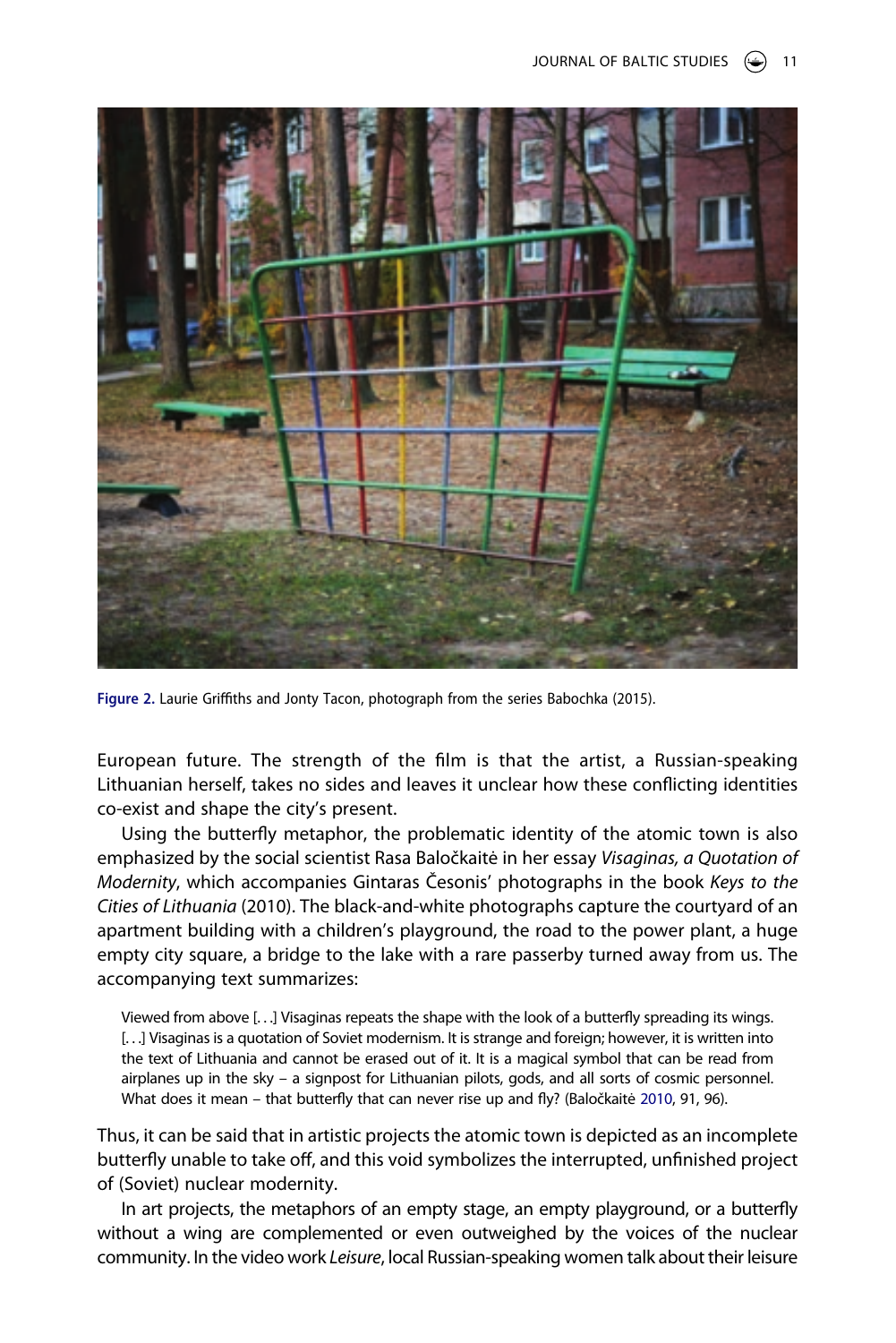<span id="page-12-0"></span>

**Figure 3.** Neringa Rekašiūtė, photograph from the series Post-Nuclear Identity (2018).

opportunities, about the lack of women's clubs, but emphasize that, despite nothing, they try to look good. The stories of residents of the atomic town also enliven the images of the empty boulevards in the film *Ignalina mon amour*. They are largely based on the contrast between a glorious past (overcrowded kindergartens and schools) and a sad present (a vacant city). In both films, however, the residents of Visaginas stoically believe in the future ('everything will be fine,' 'let's not give up'). The photo series *Babochka* also includes photos of Visaginas residents – staged portraits of local people in their environment. The effect is ambiguous – they resemble species displayed for our inspection, but at the same time they look straight into the eyes of the viewer as if they were inspecting us. Neringa Rekašiūtė's photo project *Post-Nuclear Identity* (2018) also consists of staged portraits of Visaginas residents, created by the artist after moving in and deciding to reveal the ethnic, religious, and linguistic diversity of the atomic town (see [Figures 3 and](#page-12-0) [4\)](#page-13-0).<sup>16</sup>

Art plays an important role in giving a voice to those who are not represented in the official public discourse around the Ignalina NPP. While the media is dominated by economic and managerial themes about the decommissioning of the plant, the works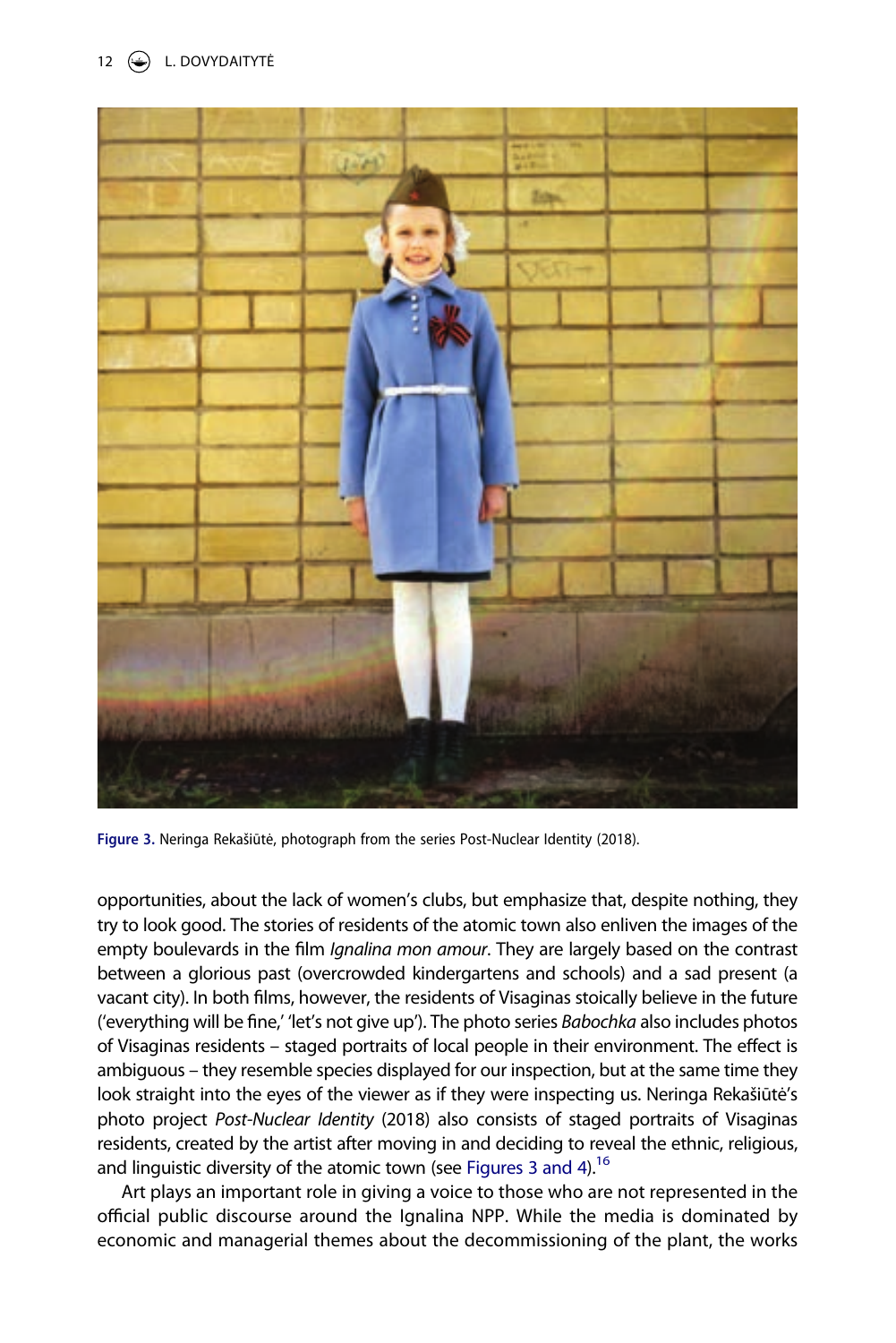<span id="page-13-0"></span>

**Figure 4.** Neringa Rekašiūtė, photograph from the series Post-Nuclear Identity (2018).

of art highlight the stories and destinies of the nuclear community itself in the face of change. Moreover, the active involvement of the residents of the atomic town in local self-representations is encouraged by a number of creative workshops and performances in *Mapping Visaginas*, which since 2015, have been organized by the Laboratory of Critical Urbanism (European Humanities University, Vilnius) as a summer school for international students in Visaginas. The goal of this multi-year creative project is 'to examine how inhabitants of towns and cities in the Post-Soviet Baltic states [. . .] are, and might be, included in and excluded from the new forms of urbanity thus emerging . . . ' (Ackermann, Cope, and Liubimau [2016](#page-21-22), 9). Thus, it can be argued, that artists not only create affective metaphors for a nuclear site, but also seek to empower the nuclear community itself by giving it a voice and sometimes a stage (as in the theater performance *The Green Meadow* discussed earlier).

<span id="page-13-1"></span>The above-mentioned creative practices highlight the mixture of the exceptionality and banality of the nuclear by combining industrial and human scales, by transferring the nuclear industry issue from the exclusively state affair to the hands of the people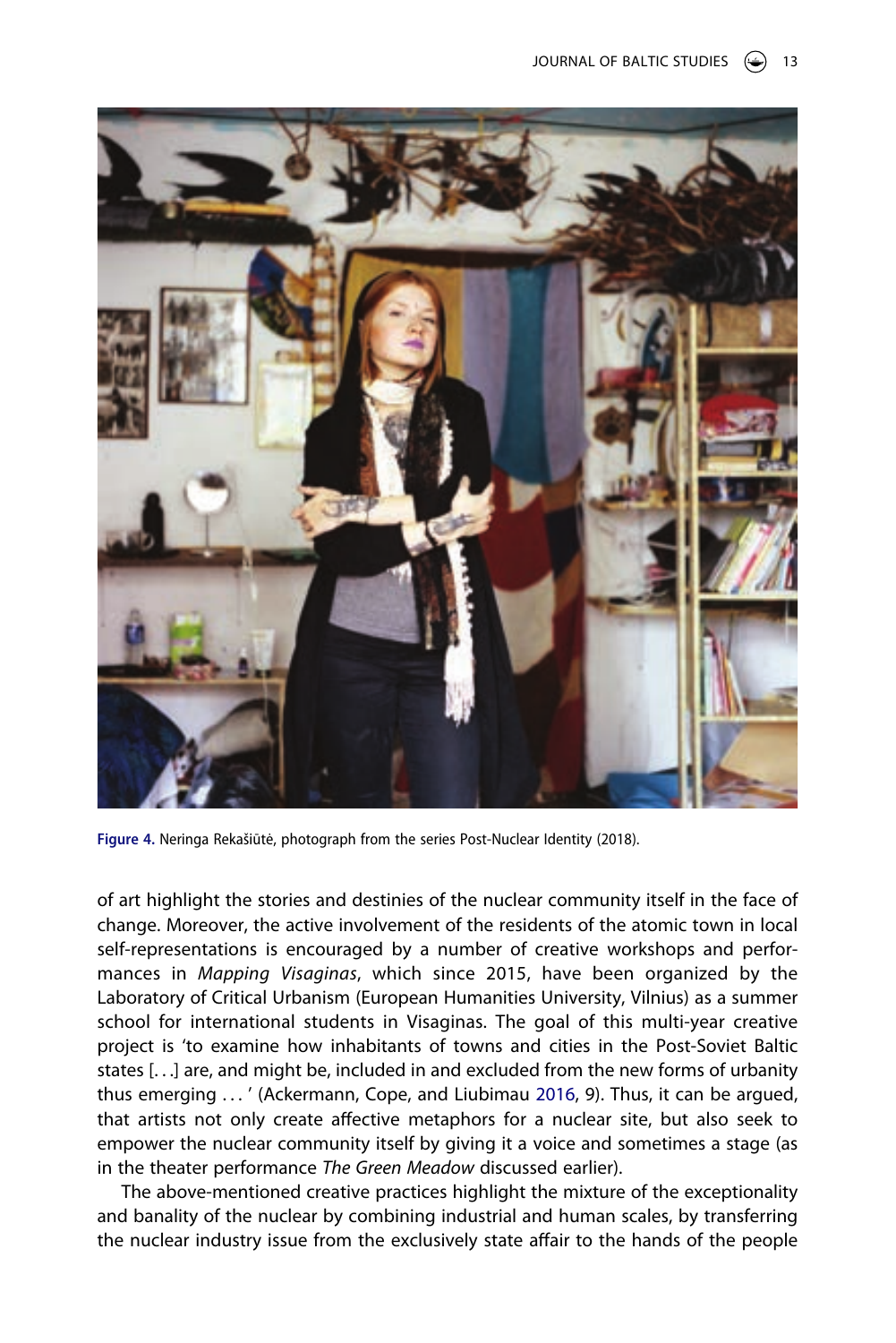who worked with it. This mixture could be experienced live by visiting the contemporary art exhibition *Splitting the Atom*, which took place in autumn 2020 at the Contemporary Art Center in Vilnius, where gallery staff wore specially designed sweaters decorated with the pattern of a nuclear reactor grid. According to the idea of the artist Augustas Serapinas, the image of the sublime technological invention was incorporated into the casual wear by two former workers of the Ignalina plant, now in retirement, who spend much of their time knitting (*Yelena and Vera*, 2020). Colorful sweaters draw visitors' attention to otherwise invisible exhibition invigilators, and in a broader sense, the project makes visible what is often socially invisible, that is, the workforce in any infrastructure, including the nuclear industry.

# **Nuclear materials**

A further important theme in Ignalina inspired art, is the specific materiality related to the nuclear industry. What distinguishes the nuclear sector from other industries is that it uses highly radioactive materials, the management of which is still an unresolved challenge in the case of decontamination after the nuclear accident and in case of the final disposal of nuclear waste. Although the Ignalina NPP has been shut down and public discourse so far depicts its decommissioning as banal as any other standard industry, artists are interested in the peculiarities of nuclear space, landscapes, infrastructure, systems, objects, and leftovers. At a time when the government and the media in Lithuania are emphasizing the threat of a new Belarusian nuclear power plant, artists are reigniting our interest in Ignalina, exploring its decommissioning processes, and trying to imagine the future of nuclear materials.

The tension between the banality and exceptionality of the nuclear is illustrated by the art works created from the remnants of the Ignalina plant buildings and equipment. At least two artists have noticed the regular public auctions organized by the plant to sell parts of the infrastructure being demolished. These auctions symbolically turn the remnants of a former strategic and secret nuclear object into an ordinary commodity that anyone can buy. Italian artist Rossella Biscotti created a modular floor sculpture from auction-bought lead, and the copper scrap was recycled into a cable to supply electricity for the 'Manifesta,' the European Biennial of Contemporary Art in 2012. The artist returned the nuclear from the banal market to politics through the title of the installation *Title One: The Tasks of the Community*, which is a quotation taken from the 1957 Treaty Establishing the European Atomic Energy Community (Euratom), the main aim of which was and remains, the promotion of nuclear energy (European Union [2010\)](#page-21-23). If Biscotti emphasizes irony by juxtaposing the European Union's funding of the dismantling of the Ignalina plant with the mere commerce of the auction, then the work of Augustas Serapinas, *Vygintas, Kirilas & Semionovas* (2018), is less politically explicit (see [Figure 5\)](#page-15-0). Having bought two pieces of the wall from the Ignalina plant at auction, the artist invited three eponymous children between 10 and 12 years old to re-arrange materials into the form of an abstract sculpture. The material remains of the disused plant have become the material for a kind of monument created by the children of former nuclear workers, those who will have to deal with the post-industrial nuclear future.

<span id="page-14-0"></span>Material infrastructures and objects, otherwise invisible to an outsider, are the focus of Emilija Škarnulytė's documentary *Energy Island* (2017) (see [Figure 6\)](#page-15-1). Excerpts from the film were first shown in the Estonian, Latvian, and Lithuanian joint exhibition *The*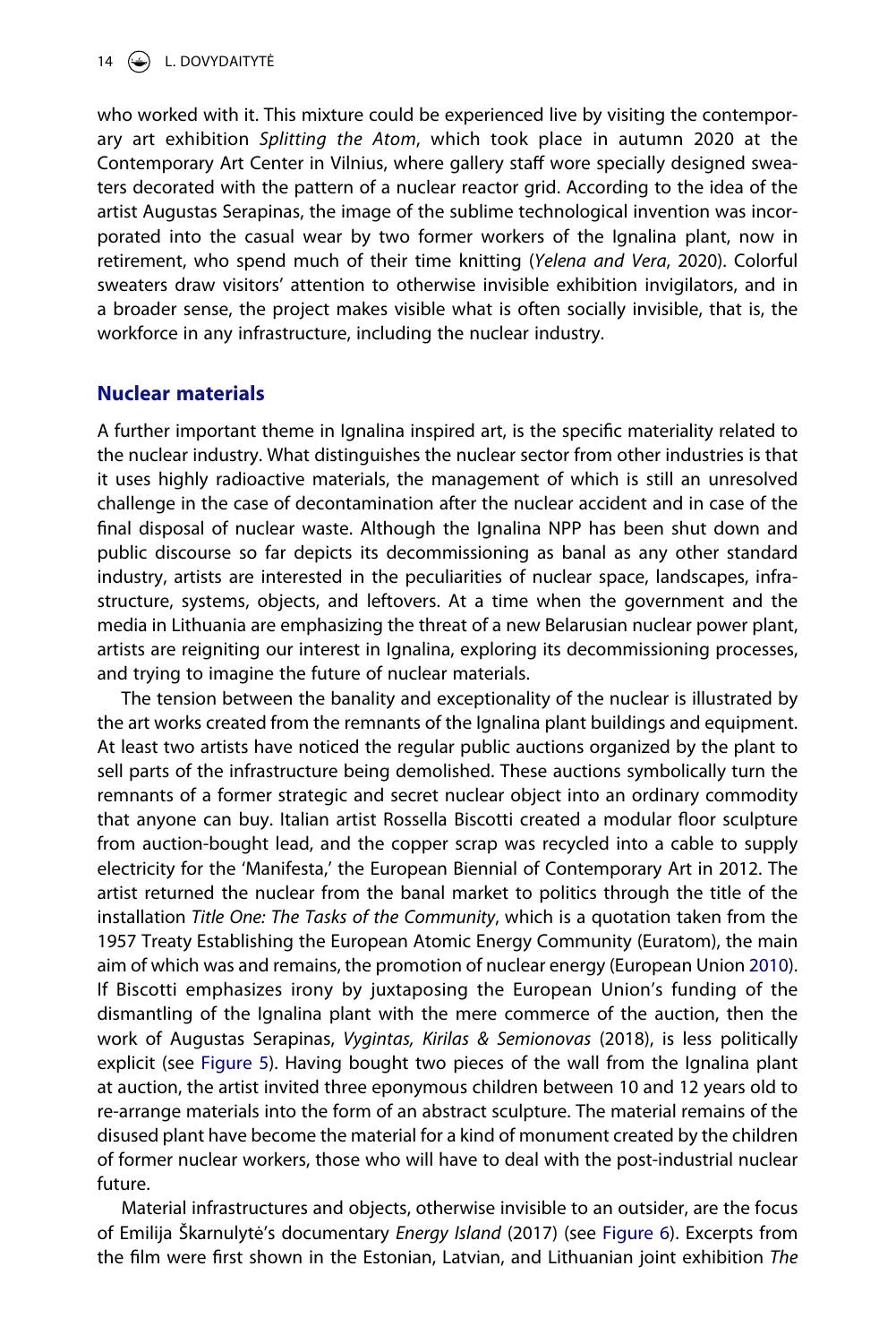<span id="page-15-0"></span>

**Figure 5.** Augustas Serapinas, installation Vygintas, Kirilas & Semionovas at the Venice Art Biennale (2018). Photo by Francesco Galli.

<span id="page-15-1"></span>

**Figure 6.** A still from the documentary Energy Island (2017) by Emilija Škarnulytė.

*Baltic Pavilion* at the Venice Architecture Biennale in 2016, and the title of the film refers to the Baltic energy system as an 'Island' within the European Union, transitioning from ex-Soviet to Western networks supplying energy resources. The film has neither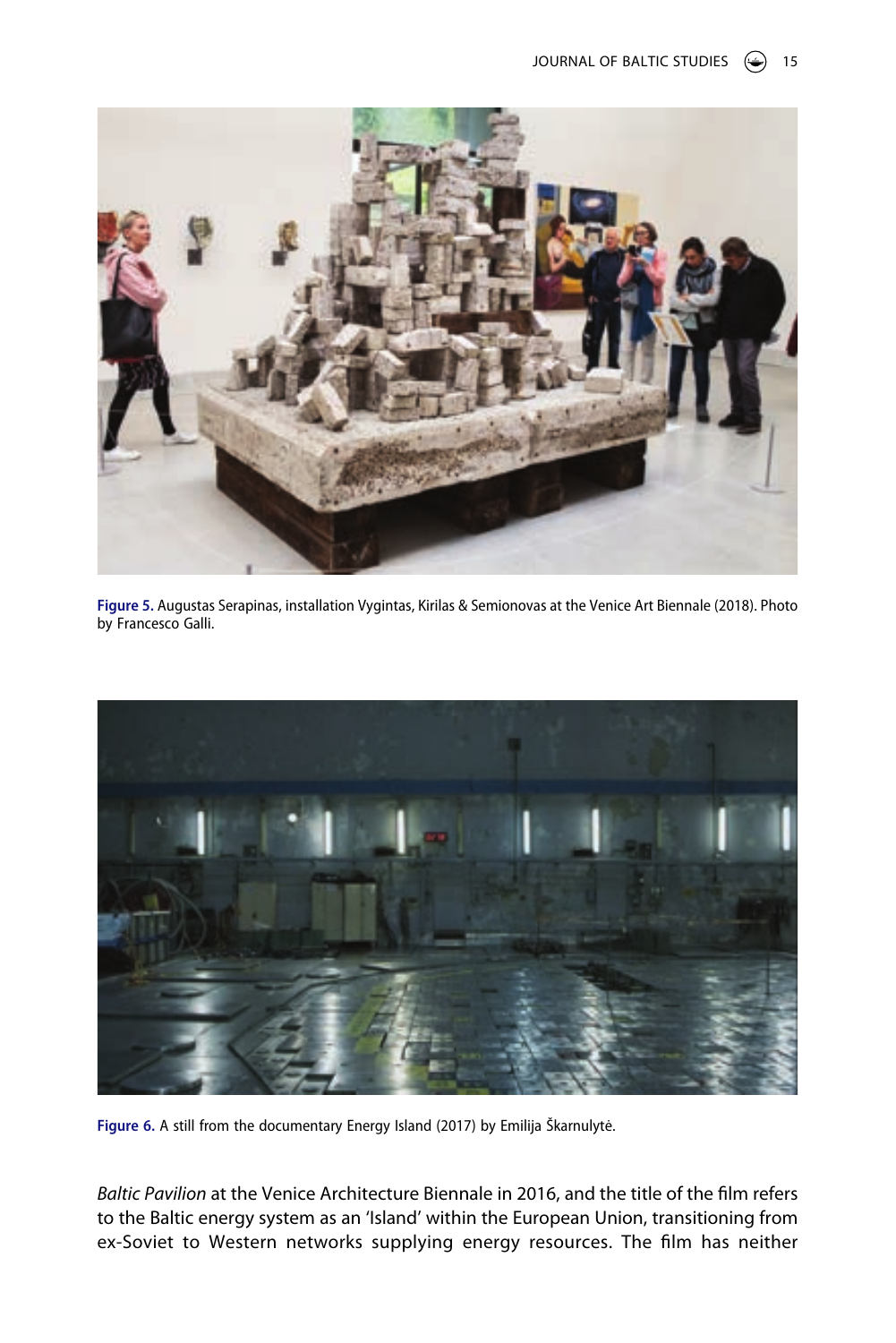a narrative nor characters and is created as a meditative trip through industrial surfaces and landscapes, beginning with the Ignalina power plant and ending with the liquefied natural gas storage vessel *Independence*, which has been an energy alternative to Russian supplies in Lithuania since 2014. As in her other films, created in closed nuclear reactors, submarine bases, and mines, Škarnulytė explores the very materiality of industrial systems and contaminated spaces as leftovers of human activity that will eventually become part of the planet's geological structure. The poetic visual narrative of her films allows us to view industrial materials as if through the eyes of a future archeologist.

Images of industrial decay dominate in the series of photographs *Ground* (2015– 2016), by British artists Jonathan Lovekin and David Grandorge, which was created by traveling through the three Baltic countries and capturing the ruins, remains, and marks left on the ground by various industrial buildings.<sup>17</sup> Abandoned obsolete sites and empty landscapes of an extinct nature were photographed in winter and early spring, thus reinforcing the impression of their neglect and ominousness. In this context, several photos from inside the Ignalina NPP appear different. Depicting a brightly lit empty turbine hall and a colorful control panel, they seem to capture the imaginable disaster that has just happened, which has halted the industrial processes that have just taken place here. According to Ines Weizman, artists, in creating such post-apocalyptic landscapes, simply document the man-made wounding of nature and irreversible environmental modifications. Conversely, these artistic documents also have a broader meaning: 'Chemical leaks, residues of industrial processes, coloured earth turned over and carved out are the remains of social, economic and chemical events and processes that are now past, but whose afterlife represents a burden and duty of care for this new Baltic Sea region' (Weizman [2016](#page-22-10), 224).

<span id="page-16-0"></span>The apocalyptic imagination also plays an important role in the theater performance *The Green Meadow*. The metaphor in its title means a return to an innocent beginning, when nature reverts to a de-industrialized site. In the prologue, however, performers already talk about a 'brown field' instead of a 'green meadow,' which refers to such post-industrial places where hazardous waste continues to pollute the soil. Thus, the optimistic title is modified from the outset by a more 'realistic' and gloomier version of the future, while coding anxiety as an important line in the performance. Although the performers on stage share fairly commonplace stories, the metaphors used by some are menacing and frightening. The power plant is equated with the skeleton of a dragon, a mythical fire-breathing beast, and the future of the site is linked with a nuclear burial or repositories for short-lived low and intermediate level radioactive waste: 'What will happen to the city? Rome is a city on seven hills, and Visaginas is on three cemeteries?' (Alexander in *The Green Meadow*). In the context of a performance, a burial ground does not mean an eternal resting place, but rather a temporary solution for the final depositing of radioactive waste. The burial ground in this case symbolizes not the end of human work, but the frightening inability of man to control the consequences of his activities.

There are several Ignalina related art works that directly address the post-industrial nuclear future – a subject that dominates in global nuclear themed art. These art works reveal that the atomic era has created an entirely new imagination and perception of the future in general. The installation *Temporary Index: Ignalina* (2020), created by British artists Jon Thomson and Alison Craighead, counts down in seconds a million years from the closure of the second reactor at the Ignalina power plant – the length of time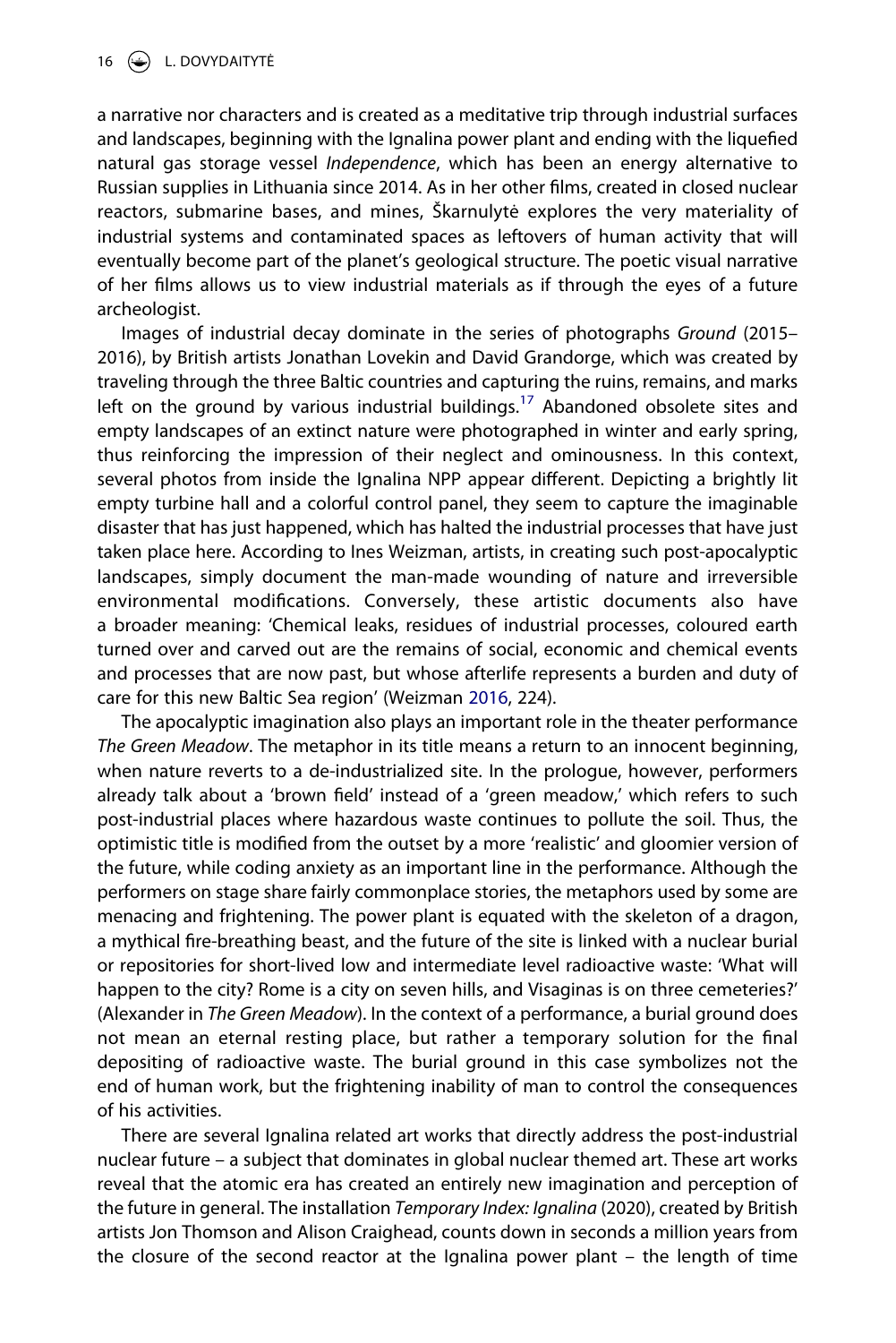needed for some high-level radioactive waste to decay. The fictional real estate agency *Ignalina Heights* (2003/2020) created by the American artist Lisi Raskin to promote future residential property on the grounds of the decommissioned Ignalina NPP, indicates the limits to reimagining the future (see [Figure 7](#page-17-0)). Along with the fake promotional movie, the artist also exhibits a promotional poster, the image of which consists of the photograph that captures the lake used for cooling water for the plant. The slogan 'You deserve more than a half-life' targeted at an imaginary client or the exhibition visitor, it wryly refers to the 'half-life' or the period of decay of radionuclides contained in hazardous radioactive waste, a by-product of the nuclear industry, which can last thousands of years, a period exceeding the prior history of human civilization.

<span id="page-17-1"></span>On the one hand, apocalyptic images can be considered part of a well-known repertoire of atomic-era imagery. According to Tim Edensor ([2005](#page-21-24)), fascination with industrial decay is a way of dealing with anxiety while facing post-industrial transformations. Apocalyptic images may act as a therapeutic tool for further revival and

<span id="page-17-0"></span>

**Figure 7.** A poster from the project Ignalina Heights (2003/2020) by Lisi Raskin.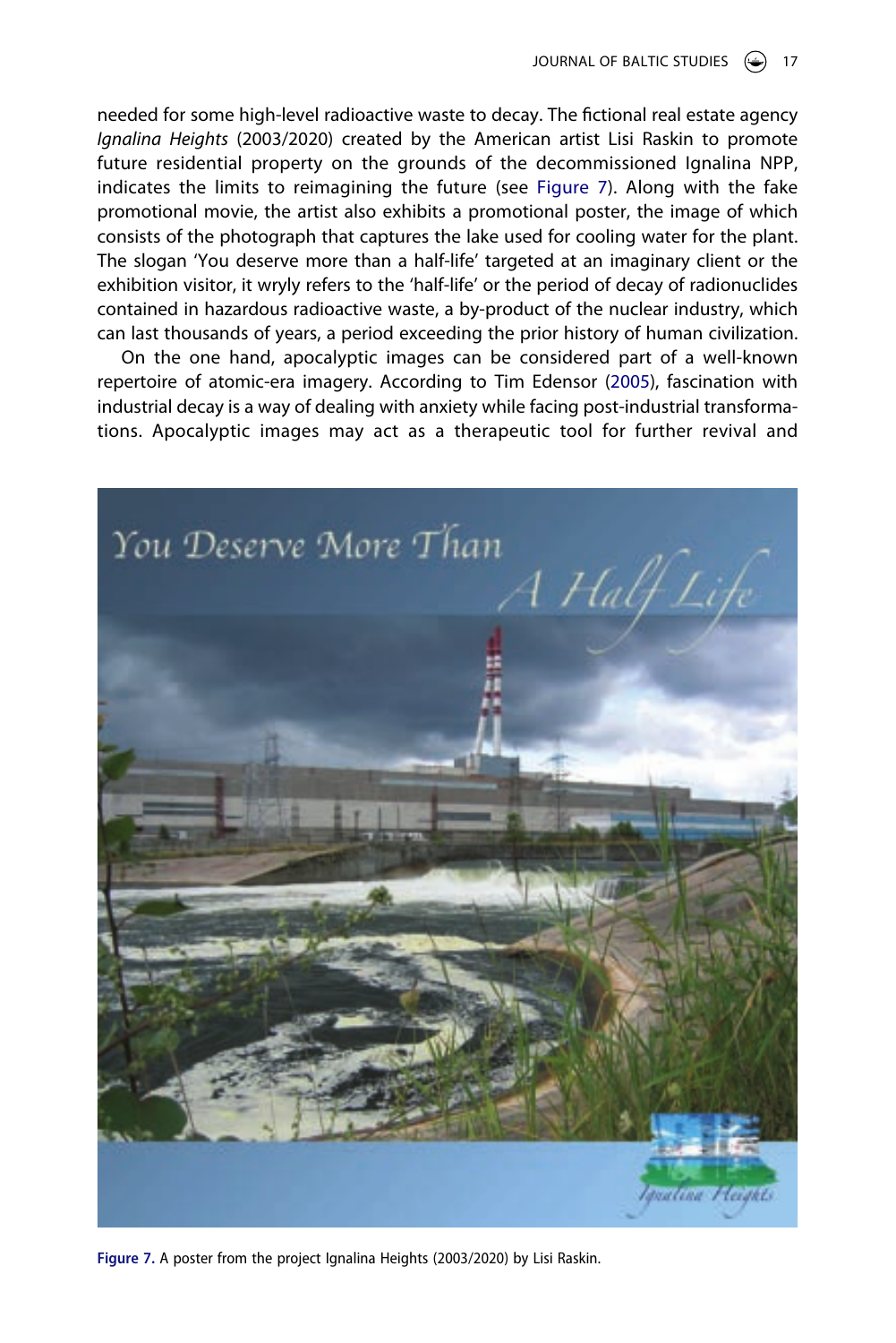regeneration (Edensor [2005\)](#page-21-24). On the other hand, these images are relevant in the Lithuanian context, as they convey fear and anxiety about the post-industrial nuclear future, which are otherwise repressed in the public consciousness and imagination. Finally, art projects raise the visibility and significance of the supposedly banal process of decommissioning a nuclear power plant, thus raising public awareness of nuclear issues. If in the Lithuania of today, the nuclear means only an external techno-political threat to the country's national security, then art points out that the nuclear is also an internal problem that raises no less serious social and environmental concerns related to the management of the radioactive waste generated at the Ignalina NPP.

# **Conclusion**

In the context of today's Lithuania, where the decommissioning of the Ignalina NPP is banalized, while the new Belarusian nuclear power plant and its threat are made exceptional, art displays the nuclear as both exceptional and banal, stressing its ambi-guity and ambivalence, to paraphrase Hecht ([2012](#page-21-1)).<sup>[18](#page-20-7)</sup> Artistic and cultural practices emphasize the banal and everyday side of the nuclear industry, be it the lives of the people who work in it, the living environment, or the material infrastructure. By making visible what is usually invisible – the social, urban, and material aspects of the nuclear industry, Ignalina-related art challenges established visions of the nuclear, explores the ambiguity of nuclear things, and re-politicizes nuclear matters that have been increasingly framed in technical terms by the industry and the state.

Numerous art projects and creative practices on the Ignalina NPP, created in different circumstances and for different purposes, produce varied narratives and sensibilities from heroic stories of building the Ignalina NPP, nostalgia for the nuclear way of living and mourning for nuclear modernity to apocalyptic imagery of (post) nuclear sites, and fear and anxiety of (post) nuclear futures. In contrast to the global trend of nuclear aesthetics, Ignalina-inspired art focuses on both the social and cultural history of the nuclear, and its materiality. The artists are no less sensitive to the fate of the nuclear community and atomic town than to the environmental issues of nuclear waste. Maybe such an approach to the nuclear allows us to reflect in general on Soviet industry and its decline after 1990, which still lacks artistic and cultural representation and the subject is scarcely included in contemporary memory culture in Lithuania. Unlike, for example, in Poland, where industry was central to the anti-Communist movement and, therefore, forms an important part of national memory. In Lithuania, industry is considered an 'alien' Soviet legacy and, therefore, contradicts the national memory narrative. It is interesting to note that Ignalina-related art does not explore the nuclear industry either through the prism of Soviet colonialism or through the history of the anti-nuclear movement even though anti-nuclear activism played a crucial role in the national (and anti-colonial) movement that led to the restoration of Lithuanian independence.

Considering art as an important medium for the construction of nuclear imaginaries in the public sphere, we can say that artistic practices attract public attention and raises awareness of nuclear industry issues in Lithuania. Ignalina themed art displayed the nuclear industry as an important part of Lithuanian history and national identity. Both creative and destructive, the nuclear industry was an important part of the history of the last century, and, therefore, as the 2019 position statement on Nuclear Cultural Heritage insists, the preservation of its material culture is an essential task for present and future generations (Rindzevičiūtė [2019\)](#page-22-0). As I have shown in this article, the works of art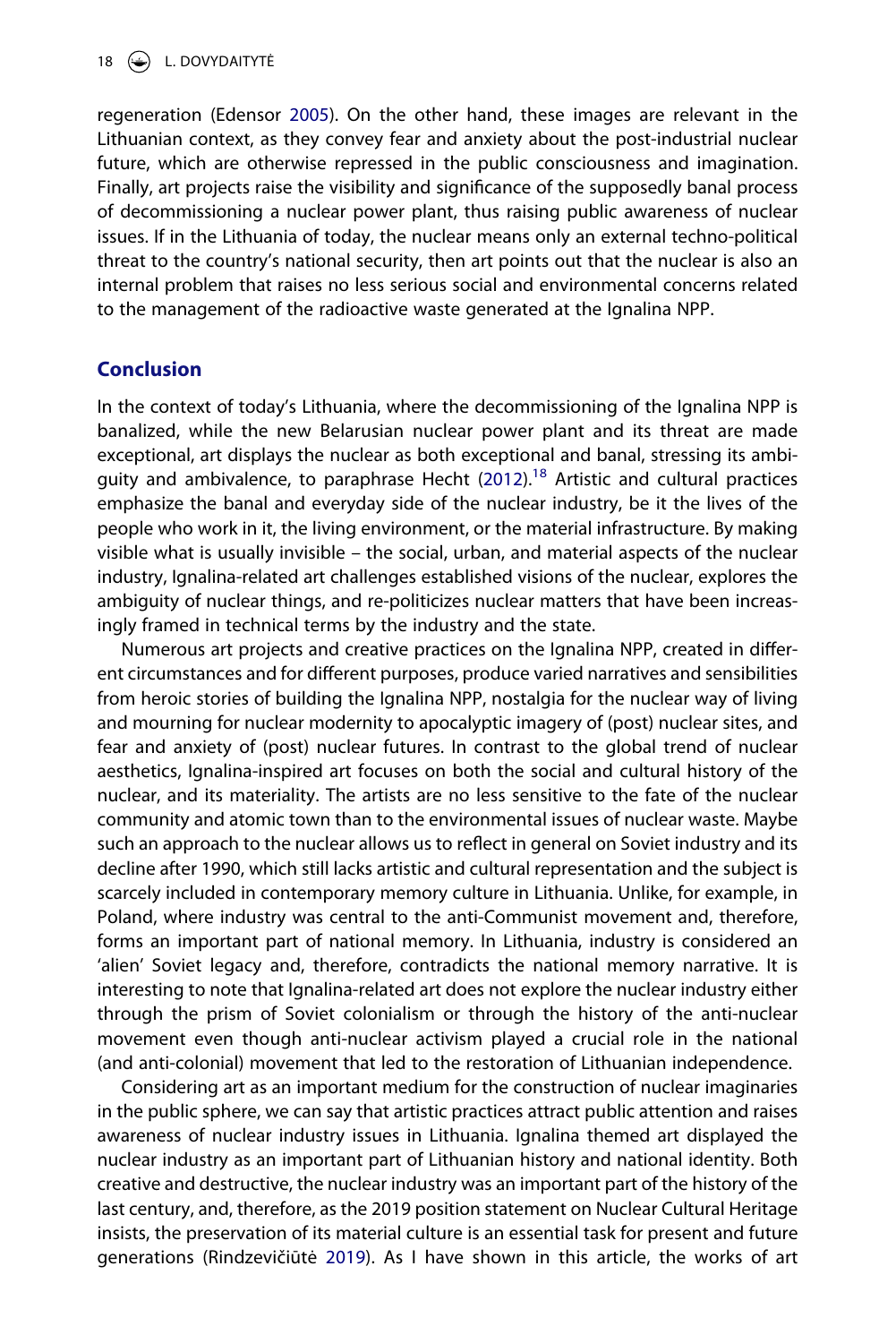themselves are part of the nuclear cultural heritage. The closure of the Ignalina NPP as a significant techno-political and social event in today's Lithuania was recorded by artists, thus also compensating in a way for the silence in the official discourse and media that surrounded this event.

Both in Lithuania and globally, it is important for art to emphasize that the nuclear is not just a seemingly banal production of electricity (or the production of exceptional weapons), but a larger and more complex cycle including the management of longlived radioactive waste that transcends human perception and imagination. In Lithuania, it is creative practices that may promote public awareness of how even after ceasing to produce nuclear electricity, Lithuania will forever remain a nuclear country. Works of art make us think about a different, non-human concept of time, called geological or 'deep' time, which describes the age of a planet in billions of years. Understanding the peculiarities and consequences of the atomic era requires a different perception of time accompanied by an innovative, future-oriented responsibility.

# **Notes**

- <span id="page-19-0"></span>1. The series prompted nuclear tourism in Lithuania, attracting tourists not only to Ignalina, but also to the capital Vilnius, which was used to portray Pripyat in the series.
- <span id="page-19-1"></span>2. Therefore, in this article I will not only speak about the Ignalina NPP, but also about Ignalina as a cultural representation of the nuclear industry in Lithuania.
- <span id="page-19-10"></span><span id="page-19-2"></span>3. The term 'nuclear aesthetics' is used by Ele Carpenter in her book *The nuclear culture source book*  ([2016\)](#page-21-3). Kyveli Mavrokordopoulou and Ruby de Vos [\(2018\)](#page-21-25) attempt to define it critically in their introduction to the special issue of the journal *Kunstlicht* dedicated to nuclear aesthetics.
- <span id="page-19-3"></span>4. Andrei Stsiapanau ([2018](#page-22-5), 9) notes that 'the Lithuanian authorities until now, after the Ignalina NPP shutdown and the negative result in the referendum concerning the construction of a new NPP, are postponing the final decision about a nuclear power program in the country and are not daring to put an end to the nuclear story in Lithuania.'
- <span id="page-19-4"></span>5. Such is the painting by Adolis Krištopaitis *In the Construction of the Ignalina Power Plant* (1980, courtesy of the National M. K. Čiurlionis Museum of Art, Kaunas), in which the massive building of the plant depicted in the constructivist style completely obscures the landscape. Vasily Chupachenko (1923–2005) was the main photographer to document the construction and early life of the Ignalina NPP and its satellite city. His slides are stored in the Visaginas Culture House, some of them may be found on the Facebook page *Visagino vaizdų archyvas* (Visaginas Visual Archive).
- <span id="page-19-5"></span>6. A series of *ex-libris* created for the Sniečkus library by a famous Soviet Lithuanian graphic artist are stored in the Visaginas Public Library.
- <span id="page-19-6"></span>7. The representations of the nuclear in Soviet Lithuanian culture and art require further and deeper research that falls beyond the scope of this article.
- <span id="page-19-7"></span>8. The new town was named after Antanas Sniečkus, then first secretary of the Lithuanian Communist Party, and was renamed Visaginas in 1992 after the nearby lake. In contrast to neighboring Latvia and Estonia, Russian immigration to Soviet Lithuania where Lithuanians constituted about 80% of the population was minimal.
- <span id="page-19-8"></span>9. The 25<sup>th</sup> festival in 2018 was advertised as an event that allegedly originally contributed to the change of the city's name from Sniečkus to Visaginas as the festival coincided with the overthrow of the pro-Soviet government in the city (interview with Čekienė [2018\)](#page-21-18).
- <span id="page-19-9"></span>10. The vivid art scene of Visaginas, which is aimed at the local audience, is not discussed in this article focusing on art that is widely distributed and may influence public representations of the nuclear on the national and international scale. The photography series *Babochka* by Laurie Griffiths and Jonty Tacon was exhibited in the Lithuanian Photographers' Association gallery (2018); the documentary film *The City of Butterfly* (directed by Olga Černovaitė, 2017) was screened in the international film festival 'Scanorama;' the theater performance *The Green Meadow* (2017) was produced by the Lithuanian National Drama Theater; art works by Kristina Inčiūraitė, Ignas Krunglevičus, Siri Harr Steinvik, Emilija Škarnulytė, Augustas Serapinas, Lisi Raskin, Thomson, and Craighead, and others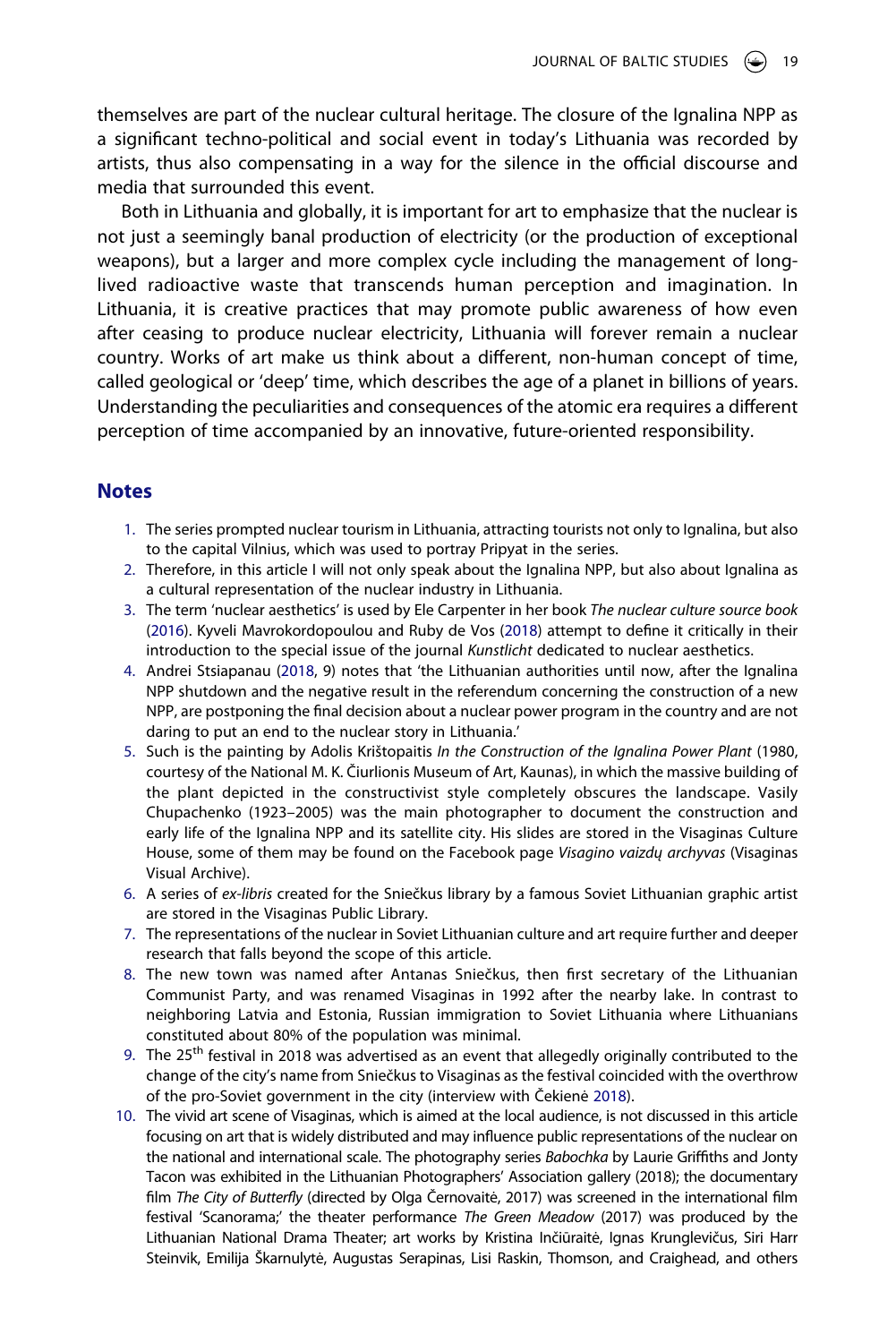

were shown in various exhibitions at the Contemporary Art Center, Energy and Technology Museum, and the National Gallery of Art in Vilnius, to name a few examples of distribution on a national scale. Among others; the presentation of the installation *Title One: The Tasks of the Community* by Rossella Biscotti at the 'Manifesta' (the European Biennial of Contemporary Art in 2012); the photo series *Ground* by Jonathan Lovekin and David Grandorge at the Baltic Pavilion in Venice Architecture Biennale in 2016; the installation *Vygintas, Kirilas & Semionovas* by Augustas Serapinas at the Venice Art Biennale in 2018; and the photo series *Post-Nuclear Identity* by Neringa Rekašiūtė at the Narva arts residence (Estonia, 2018) and 'Photaumnales' festival in France might be mentioned.

- <span id="page-20-0"></span>11. In the following text, nationality will be indicated only next to the names of foreign artists.
- <span id="page-20-9"></span><span id="page-20-1"></span>12. The older generation did not accept the artists' invitation to join the preparatory workshops during field research for the performance (interview with Tertelis, [2018\)](#page-22-11).
- <span id="page-20-2"></span>13. This idea might be confirmed by a specific source of visual culture: tombstone decoration in cemeteries. Walking around the Visaginas cemetery, it is easy to notice that several tombstones are decorated with the symbol of an atom (which is sometimes put in a curious juxtaposition with a Christian cross) regardless of whether they are the graves of nuclear power plant workers or other city residents such as sports coaches.
- <span id="page-20-3"></span>14. As one of the performers of *The Green Meadow* recalls: 'When the first block was stopped, on the last day of 2004, many Visaginas residents were in shock. [. . .] others might have been able to continue working on the decommissioning, but they couldn't destroy what they built with their own hands.' Quote from the unpublished play *The Green Meadow*, courtesy of the Lithuanian National Drama Theater, Vilnius.
- <span id="page-20-4"></span>15. The project's website: <https://www.griffithstacon.com/babochka-a-european-power-struggle>
- <span id="page-20-8"></span><span id="page-20-5"></span>16. Rekašiūtė, while living in Visaginas for three and a half years, actively acted as a 'city ambassador' in Lithuanian and foreign media. See, for example, Rekašiūtė [\(2019\)](#page-22-12).
- <span id="page-20-6"></span>17. The photographs can be viewed here: [https://deepbaltic.com/2017/05/23/ground-haunting](https://deepbaltic.com/2017/05/23/ground-haunting-photos-industry-baltic-winter/)[photos-industry-baltic-winter/](https://deepbaltic.com/2017/05/23/ground-haunting-photos-industry-baltic-winter/)
- <span id="page-20-7"></span>18. Hecht [\(2012,](#page-21-1) 338) argues that 'the power of nuclear things depends on *both* exceptionalism and banality.'

# **Acknowledgements**

I wish to thank the artists for their kind permission to reproduce their work. I'm also grateful to Andrei Stsiapanau, Oksana Denisenko and two anonymous peer-reviewers for their generous comments on the earlier version of the article.

#### **Disclosure statement**

No potential conflict of interest was reported by the author(s).

# **Funding**

This research has been conducted within the project 'The Didactical Technology for the Development of Nuclear Educational Tourism in the Ignalina Nuclear Power Plant (INPP) Region (EDUATOM)' funded from European Regional Development Fund (project No 01.2.2-LMT-K-718-01-0084) under grant agreement with the Research Council of Lithuania (LMTLT).

# **Notes on contributor**

*Linara Dovydaitytė* is an associate professor at Vytautas Magnus University, Faculty of Arts, Department of Art History and Criticism. Her research interests include Soviet art and heritage, visual culture, and museum studies with a focus on memory politics, community involvement, and public communication.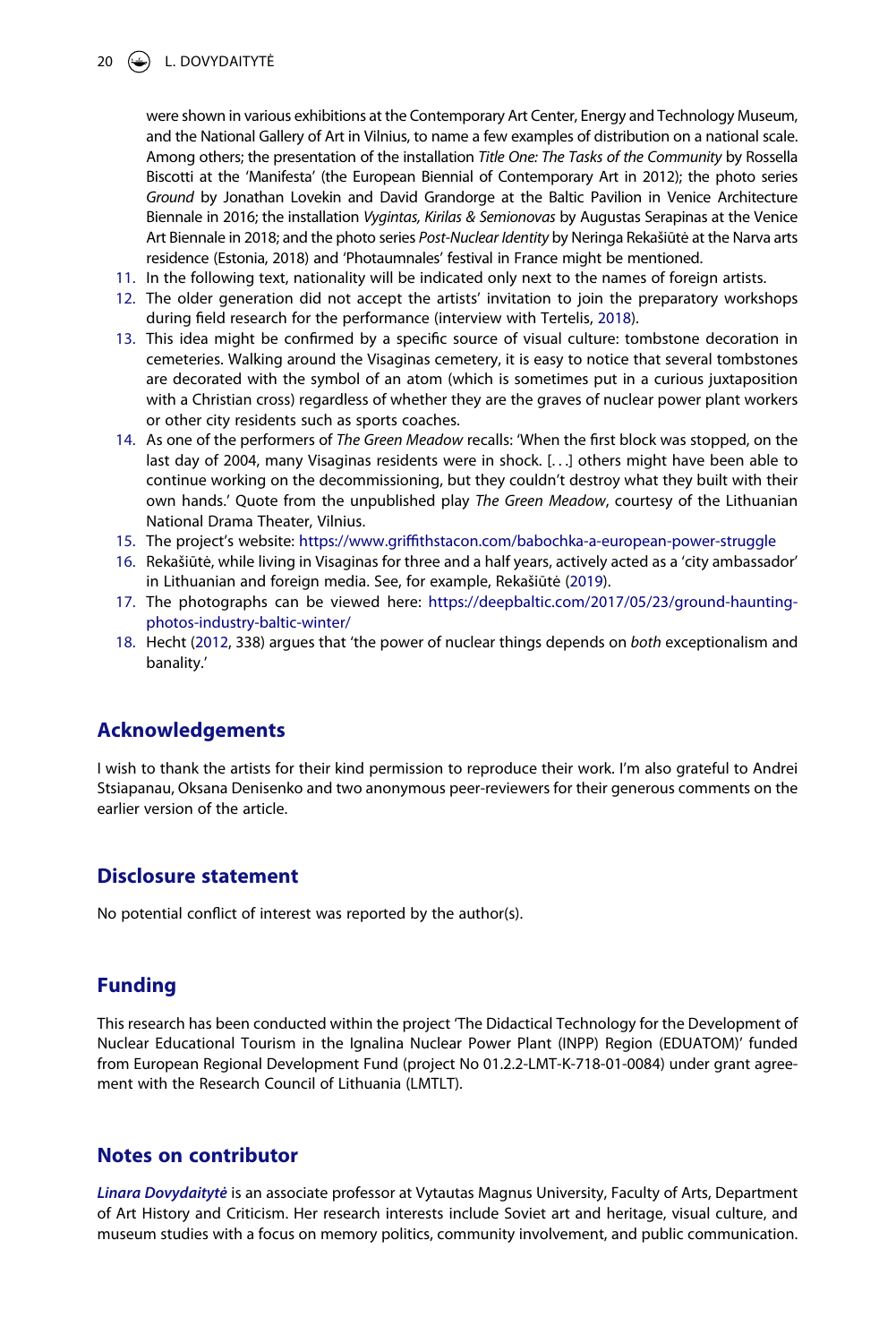#### **References**

- <span id="page-21-22"></span>Ackermann, F., B. Cope, and S. Liubimau. [2016.](#page-13-1) *Mapping Visaginas. Sources of Urbanity in a Former Monofunctional Town*. Vilnius: Vilnius Academy of Arts Press .
- <span id="page-21-19"></span>Balevičiūtė, R. [2017](#page-8-0). "Žalia atominė pievelė tarp dokumentikos ir teatro." *7 meno dienos*, 26 May 2017. <https://www.7md.lt/teatras/2017-05-26/Zalia-atomine-pievele-tarp-dokumentikos-ir-teatro>
- <span id="page-21-21"></span>Baločkaitė, R. [2010.](#page-11-1) "Visaginas, a Quotation of Modernity." In *Keys to the Cities of Lithuania*, edited by G. Česonis, 86–97. Vilnius: Versus aureus.
- <span id="page-21-13"></span>Baločkaitė, R. [2012.](#page-6-0) "Coping with the Unwanted past in Planned Socialist Towns: Visaginas, Tychy, and Nowa Huta." *Slovo* 24 (1): 41–57.
- <span id="page-21-11"></span>Baločkaitė, R., and L. Rinkevičius. [2008.](#page-5-0) "Sovietinės modernybės virsmas: Nuo Černobylio bei Ignalinos iki Žaliųjų judėjimo ir Sąjūdžio." *Sociologija. Mintis ir veiksmas* 22 (2): 20–40. doi:[10.15388/](https://doi.org/10.15388/SocMintVei.2008.2.6056) [SocMintVei.2008.2.6056.](https://doi.org/10.15388/SocMintVei.2008.2.6056)
- <span id="page-21-8"></span>Boyle, A. [2019](#page-3-0). "'Banishing the Atom Pile Bogy': Exhibiting Britain's First Nuclear Reactor." *Centaurus*  61 (1–2): 14–32. doi:[10.1111/1600-0498.12220](https://doi.org/10.1111/1600-0498.12220).
- <span id="page-21-7"></span>Brown, K. [2013](#page-3-1). *Plutopia: Nuclear Families, Atomic Cities, and the Great Soviet and American Plutonium Disasters*. Oxford: Oxford University Press.
- <span id="page-21-3"></span>Carpenter, E. [2016.](#page-2-0) *The Nuclear Culture Source Book*. London: Black Dog Publishing.
- <span id="page-21-18"></span>Čekienė, E., the producer of *Visaginas Country* festival, Visaginas, interviewed on 27 September [2018.](#page-7-0)
- <span id="page-21-20"></span>Cinis, A., M. Drėmaitė, and M. Kalm. [2008.](#page-10-0) "Perfect Representations of Soviet Planned Space." *Scandinavian Journal of History* 33 (3): 226–246. doi:[10.1080/03468750802079409.](https://doi.org/10.1080/03468750802079409)
- <span id="page-21-5"></span>Decamous, G. [2011](#page-2-0). "Nuclear Activities and Modern Catastrophes: Art Faces the Radioactive Waves." *Leonardo* 44 (2): 125–132. doi:[10.1162/LEON\\_a\\_00116.](https://doi.org/10.1162/LEON_a_00116)
- <span id="page-21-15"></span>Dovydaitytė, L. [2021.](#page-6-1) "The Pedagogy of Dissonant Heritage: Soviet Industry in Museums and Textbooks." In *Learning the Nuclear: Educational Tourism in (Post)industrial Sites*, edited by N. Mažeikienė, 65–110. Bern: Peter Lang.
- <span id="page-21-14"></span>Drėmaitė, M. [2012](#page-6-2). "Industrial Heritage in a Rural Country. Interpreting the Industrial past in Lithuania." In *Industrial Heritage around the Baltic Sea*, edited by M. Nisser, M. Isacson, A. Lundgren, and A. Cinis, 65–78. Uppsala: Uppsala Universitet.
- <span id="page-21-24"></span>Edensor, T. [2005](#page-17-1). *Industrial Ruins: Space, Aesthetics and Materiality*. Oxford: Berg Publishers.
- <span id="page-21-23"></span>European Union. [2010.](#page-14-0) "Consolidated Version of the Treaty Establishing the European Atomic Energy Community." *Official Journal of the European Union*. 2010/C 84/01. [https://eur-lex.europa.eu/legal](https://eur-lex.europa.eu/legal-content/EN/TXT/?uri=CELEX%3A12012A%2FTXT)[content/EN/TXT/?uri=CELEX%3A12012A%2FTXT](https://eur-lex.europa.eu/legal-content/EN/TXT/?uri=CELEX%3A12012A%2FTXT) .
- <span id="page-21-12"></span>Gaidys, V., and L. Rinkevičius. [2008](#page-6-3). "Černobylio baimė, pigios energijos nauda ar kai kas daugiau? Dvidešimties metų visuomenės nuomonės apie Ignalinos AE sociologiniai tyrimai Lietuvoje." *Filosofija. Sociologija* 19 (4): 102–111.
- <span id="page-21-16"></span>Genys, D., and R. Krikštolaitis. [2017.](#page-6-4) "Switching Political Nuclear Energy Preferences, Changing Public Attitude." *Baltic Journal of Law & Politics* 10 (2): 225–243. doi:[10.1515/bjlp-2017-0018.](https://doi.org/10.1515/bjlp-2017-0018)
- <span id="page-21-1"></span>Hecht, G. [2012](#page-2-1). *Being Nuclear: Africans and the Global Uranium Trade*. Cambridge, MA: MIT Press.
- <span id="page-21-10"></span>Jolivette, C. [2012](#page-4-0). "Science, Art and Landscape in the Nuclear Age." *Art History* 32 (2): 252–269. doi:[10.1111/j.1467-8365.2011.00885.x.](https://doi.org/10.1111/j.1467-8365.2011.00885.x)
- <span id="page-21-9"></span>Kasperski, T. [2019.](#page-3-0) "Children, Nation and Reactors: Imagining and Promoting Nuclear Power in Contemporary Ukraine." *Centaurus* 61 (1–2): 51–69. doi:[10.1111/1600-0498.12226.](https://doi.org/10.1111/1600-0498.12226)
- <span id="page-21-17"></span>Kinsella, W. J. [2005](#page-6-5). "One Hundred Years of Nuclear Discourse: Four Master Themes and Their Implications for Environmental Communication." In *The Environmental Communication Yearbook 2*, edited by S. L. Senecah, 49–72. Mahwah: Erlbaum.
- <span id="page-21-4"></span>Lütticken, S. [2018–2019](#page-2-0). "Shattered Matter, Transformed Forms: Notes on Nuclear Aesthetics." *E-flux Journal* 94: 1–11 (Part 1), 96: 1–14 (Part 2).
- <span id="page-21-6"></span>Masco, J. [2004.](#page-3-1) "Nuclear Technoaesthetics: Sensory Politics from Trinity to the Virtual Bomb in Los Alamos." *American Ethnologist* 31 (3): 349–373. doi:[10.1525/ae.2004.31.3.349.](https://doi.org/10.1525/ae.2004.31.3.349)
- <span id="page-21-25"></span>Mavrokordopoulou, K., and R. de Vos. [2018](#page-19-10). "Of All Things Nuclear. On the Aesthetic Dimensions of the Atomic Era." *Kunstlicht: Nuclear Aesthetics* 39 (3–4): 6–12.
- <span id="page-21-0"></span>Mažeikienė, N., J. Kasperiūnienė, and I. Tandzegolskienė. [2019](#page-2-2). "Nuclear Media Discourses after the Closure of the Ignalina Nuclear Power Plant: Is the Game Over?" *Central European Journal of Communication* 12 (3): 335–360. doi:[10.19195/1899-5101.12.3\(24\).4.](https://doi.org/10.19195/1899-5101.12.3(24).4)
- <span id="page-21-2"></span>O'Brian, J. [2015.](#page-2-3) "Introduction: Through a Radioactive Lens." In *Camera Atomica*, edited by J. O'Brian, 10–19. London: Black Dog Publishing.